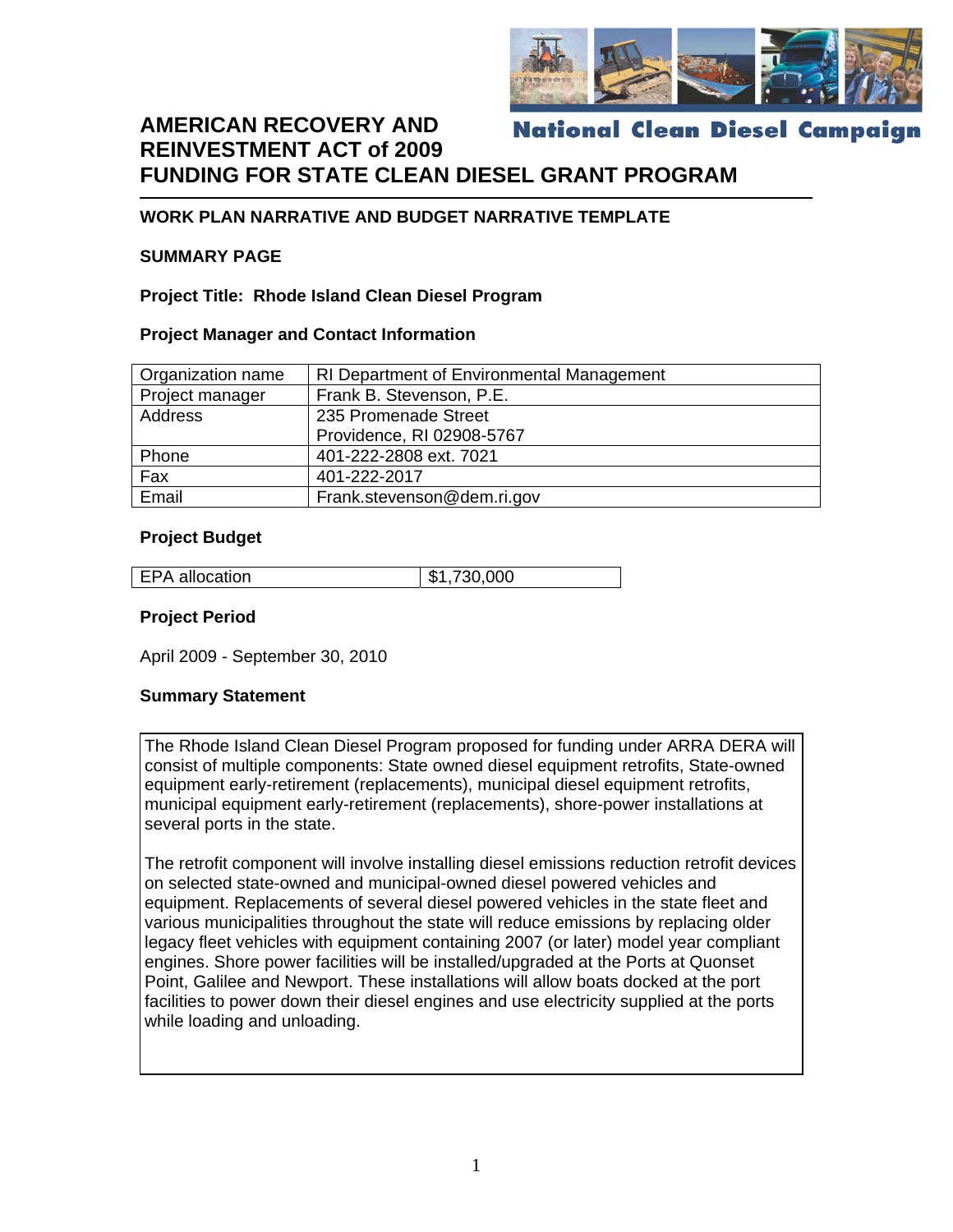#### **SCOPE OF WORK**

#### **Project Description**

Technology options:

#### *Retrofit Technologies*:

#### **i.** *Exhaust Controls:*

The attached appendix includes a list of candidate municipalities and state agencies that were able to request assistance under this program in the short time frame allowed. Additional municipalities and state agencies may also request consideration for involvement in this program after the application is filed. Candidate vehicles have been listed in the appendix but this list will grow if other municipalities and agencies request consideration. An example breakdown of retrofit devices is presented below considering the inventories received to date. DEM will attempt to retrofit equipment with diesel particulate filters (DPFs) or flow-through filters (FTFs) where possible and retrofit with diesel oxidation catalysts (DOCs) when advisable.

| <b>Agency</b> |                  |                 |           |
|---------------|------------------|-----------------|-----------|
| <b>DEM</b>    | 12 trucks DOCs   | 12 x 2500       | \$30,000  |
| <b>DEM</b>    | 5 trucks FTFs    | 5 x 4500        | \$22,500  |
| <b>DEM</b>    | 2 trucks DPFs    | 2 x 7800        | \$15,600  |
| <b>RIDOT</b>  | 10 trucks DOCs   | 10 x 2500       | \$25,000  |
| <b>RIDOT</b>  | 5 trucks FTFs    | 5 x 4500        | \$22,500  |
| Corrections   | 10 trucks DOCs   | 10 x 2500       | \$25,000  |
| <b>RIAC</b>   | 5 equipment DOCs | 5 x 2500        | \$12,500  |
| <b>RIAC</b>   | 3 equipment FTFs | $3 \times 4500$ | \$13,500  |
| <b>RIAC</b>   | 1 trucks DPFs    | 1 x 7800        | \$7,800   |
| <b>URI</b>    | 10 trucks DOCs   | 10 x 2500       | \$25,000  |
| <b>NBC</b>    | 4 trucks DOCs    | 4 x 2500        | \$10,000  |
| <b>NBC</b>    | 1 equipment FTF  | $1 \times 4500$ | \$4,500   |
| Totals        |                  |                 | \$213,900 |

#### **State-owned vehicles**

#### **Municipal-owned refuse vehicles**

| <b>Municipality</b>  |                                                     |             |                 |          |
|----------------------|-----------------------------------------------------|-------------|-----------------|----------|
| Barrington           | 6 HD Volvo- Crane Carrier                           | <b>FTFs</b> | 6 x 4500        | \$27,000 |
| <b>Bristol</b>       | 5 HD Packer, International                          | <b>FTFs</b> | 5 x 4500        | \$22,500 |
| <b>Central Falls</b> | 6 Crane Carrier refuse -<br>recycle vehicles        | <b>FTFs</b> | 6 x 4500        | \$27,000 |
| Coventry             | 9 Crane Carrier refuse -<br>recycle vehicles        | <b>FTFs</b> | $9 \times 4500$ | \$40,500 |
| Lincoln              | 9 Macks/Crane Carrier<br>refuse - recycle vehicles  | <b>FTFs</b> | $9 \times 4500$ | \$40,500 |
| Pawtucket            | 14 Macks/Crane Carrier<br>refuse - recycle vehicles | <b>FTFs</b> | 14 x 4500       | \$63,000 |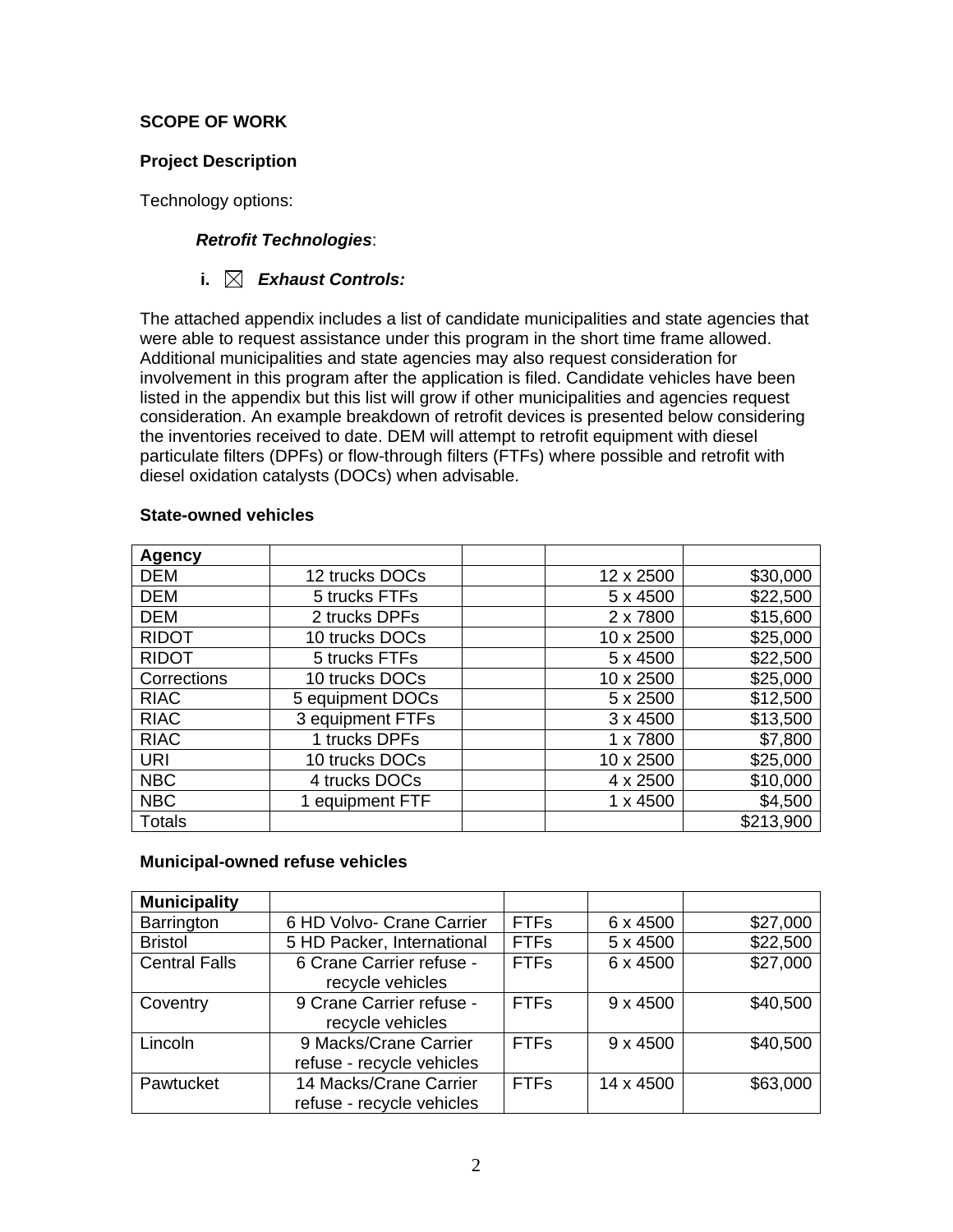| Warwick | 10 Peterbuilt Sterling refuse | <b>FTFs</b> | 10 x 4500 | \$45,000  |
|---------|-------------------------------|-------------|-----------|-----------|
|         | - recycle vehicles            |             |           |           |
| Totals  |                               |             |           | \$265,500 |

#### **Municipal DPW Vehicles**

| <b>Municipality</b>   |                    |                 |           |
|-----------------------|--------------------|-----------------|-----------|
| Barrington            | 5 trucks DOCs      | 5 x 2500        | \$12,500  |
| Barrington            | 2 trucks FTFs      | 2 x 4500        | \$9,000   |
| Charlestown           | 8 DPW trucks DOCs  | 8 x 2500        | \$20,000  |
| <b>East Greenwich</b> | 8 DPW trucks DOCs  | 8 x 2500        | \$20,000  |
| <b>East Greenwich</b> | 1 equipment FTF    | $1 \times 4500$ | \$4,500   |
| Exeter                | 5 DPW trucks DOCs  | 5 x 2500        | \$12,500  |
| Johnston              | 5 DPW trucks DOCs  | 5 x 2500        | \$12,500  |
| <b>Newport</b>        | 12 trucks DOCs     | 12 x 2500       | \$30,000  |
| Newport               | 5 trucks FTFs      | 5 x 4500        | \$22,500  |
| Newport               | 2 trucks DPFs      | 2 x 7800        | \$15,600  |
| Providence            | 22 trucks DOCs     | 22 x 2500       | \$55,000  |
| Providence            | 12 trucks FTFs     | 12 x 4500       | \$54,000  |
| Providence            | 5 trucks DPFs      | 5 x 7800        | \$39,000  |
| Tiverton              | 10 DPW trucks DOCs | 10 x 2500       | \$25,000  |
| Westerly              | 11 DPW trucks DOCs | 11 x 2500       | \$27,500  |
| <b>Totals</b>         |                    |                 | \$359,600 |

#### **Emissions Reductions**

The following table presents estimates of the reductions in pollutant quantities that would be expected through the installation of retrofit devices on the equipment as assumed and identified in the "Budget Narrative" portion of this document. These emissions reductions will begin immediately after installation of retrofit devices.

| Device Type   | Number | Annual $PM_{10}$ | <b>Annual VOC</b> | Annual CO |
|---------------|--------|------------------|-------------------|-----------|
|               |        | Reduction        | Reduction         | Reduction |
|               |        | Kg/year*         | Kg/year*          | Kg/year*  |
| <b>DOCs</b>   | 137    | 11.5             | 96.7              | 175       |
| <b>FTFs</b>   | 93     | 22.6             | 100               | 177       |
| <b>DPFs</b>   | 10     | 4.3              | 19.4              | 59.3      |
|               |        |                  |                   |           |
| Program       |        | 38.4             | 216.1             | 411.3     |
| <b>Totals</b> |        |                  |                   |           |

\* USEPA Diesel Emission Quantifier (version 2008) kg/day emission reduction Note: Assume vehicles operate 5 days per week 52 weeks per year

The installation of retrofit devices will result in emissions reductions throughout the useful life of the devices and/or equipment, potentially up to ten years or more. During that time it is expected that many of the vehicles and pieces of equipment retrofitted under this program will require replacement with new equipment containing EPA compliant 2007 and 2010 engines, resulting in a further reduction of emitted pollutants.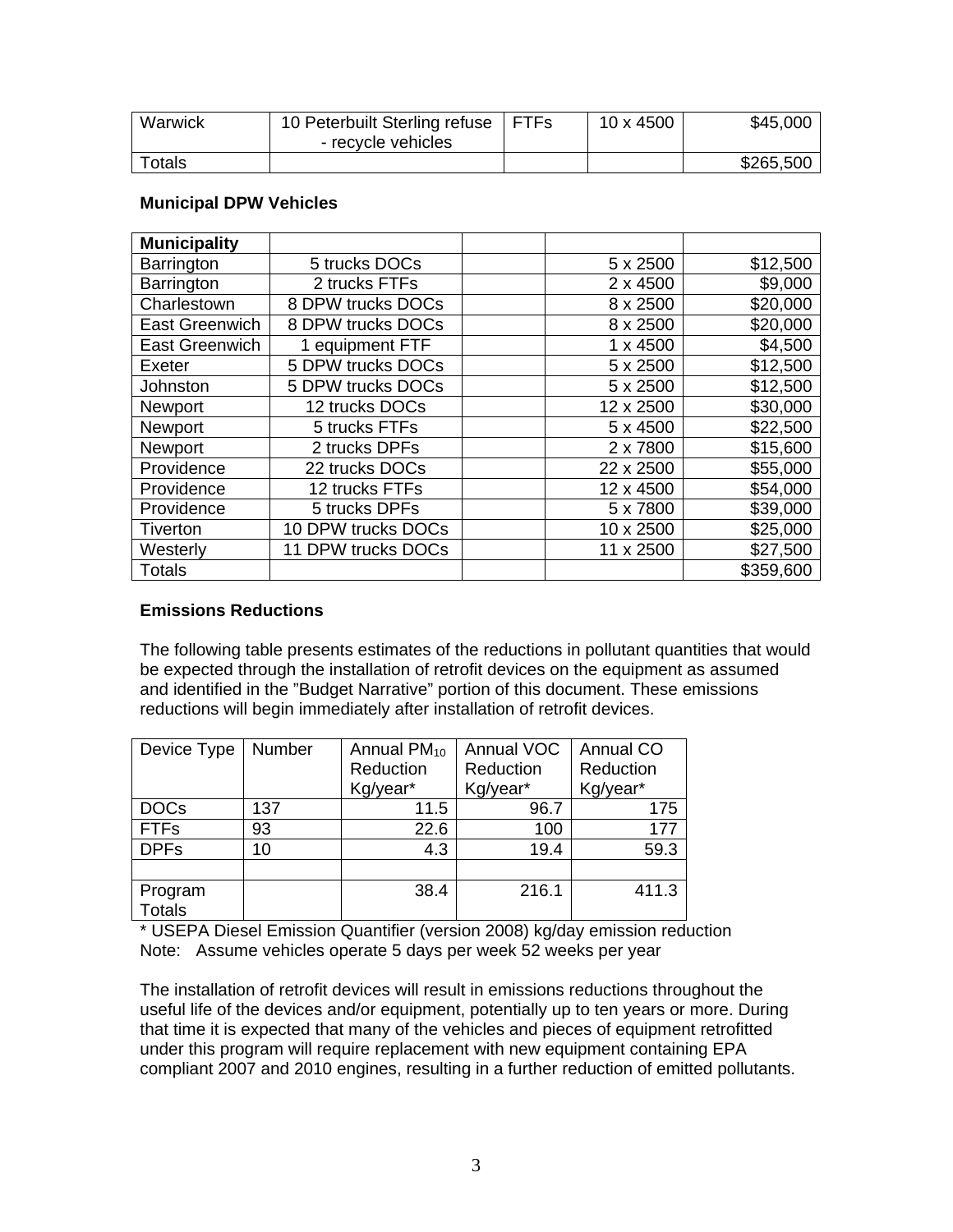# **ii.** *Idle Reduction Technologies*:

Shore power installations will be provided or upgraded at three state-owned ports, Quonset Point, Newport, and Galilee. These installations will allow for docked vessels to obtain their power from the dock-side facilities and turn off onboard diesel equipment normally used to supply energy to the vessels.

#### **Ports at Quonset Point, Newport and Galilee**

| Component            | <b>Estimated Cost</b> |
|----------------------|-----------------------|
|                      |                       |
| Equipment            | \$36,125              |
| Installation (other) | \$105,125             |
| Design               | \$9,000               |
|                      |                       |
| Total                | \$150,250             |

#### **Emissions Reductions**

| Marine vessel shore   | Number | Annual    | Annual     | <b>Annual CO</b> | Annual                |
|-----------------------|--------|-----------|------------|------------------|-----------------------|
| power                 |        | $PM_{10}$ | <b>VOC</b> | Reduction        | <b>NO<sub>x</sub></b> |
|                       |        | Reduction | Reduction  | Kg/year*         | Reduction             |
|                       |        | Kg/year*  | Kg/year*   |                  | Kg/year*              |
|                       | 3      | 948       | 1,185      | 3,166            | 14,220                |
| <b>Program Totals</b> |        | 948       | 1,185      | 3,166            | 14,220                |

\* USEPA Diesel Emission Quantifier (version 2008) kg/day emission reduction

Note: Assume generator size per vessel 39 kW, 6 vessels, 50 days in port/year AP-42 section 3.3 October 1996 emission factors used for generator

**iii.** *Cleaner Fuels Use*:

None

 $\Box$ 

 $\Box$ 

## *Engine Upgrades*:

None

*Certified Engine Repowers*:

#### None<br>N**Certif** *Certified Vehicle and Equipment Replacements*:

The attached appendix includes a list of candidate municipalities and state agencies that were able to request assistance under this program in the short time frame allowed. Additional municipalities and state agencies may also request consideration for involvement in this program after this application is filed. Candidate vehicles for replacement with similar vehicles with engine model year 2007 compliant engines have been listed below, but this list might grow if other municipalities and agencies request consideration. Vehicle and Equipment Replacements will require that the engine or vehicle being replaced be scrapped or rendered permanently disabled. An example breakdown of replacements is presented below considering the inventories received to date. We have assumed that the cost of these replacement vehicles will be subsidized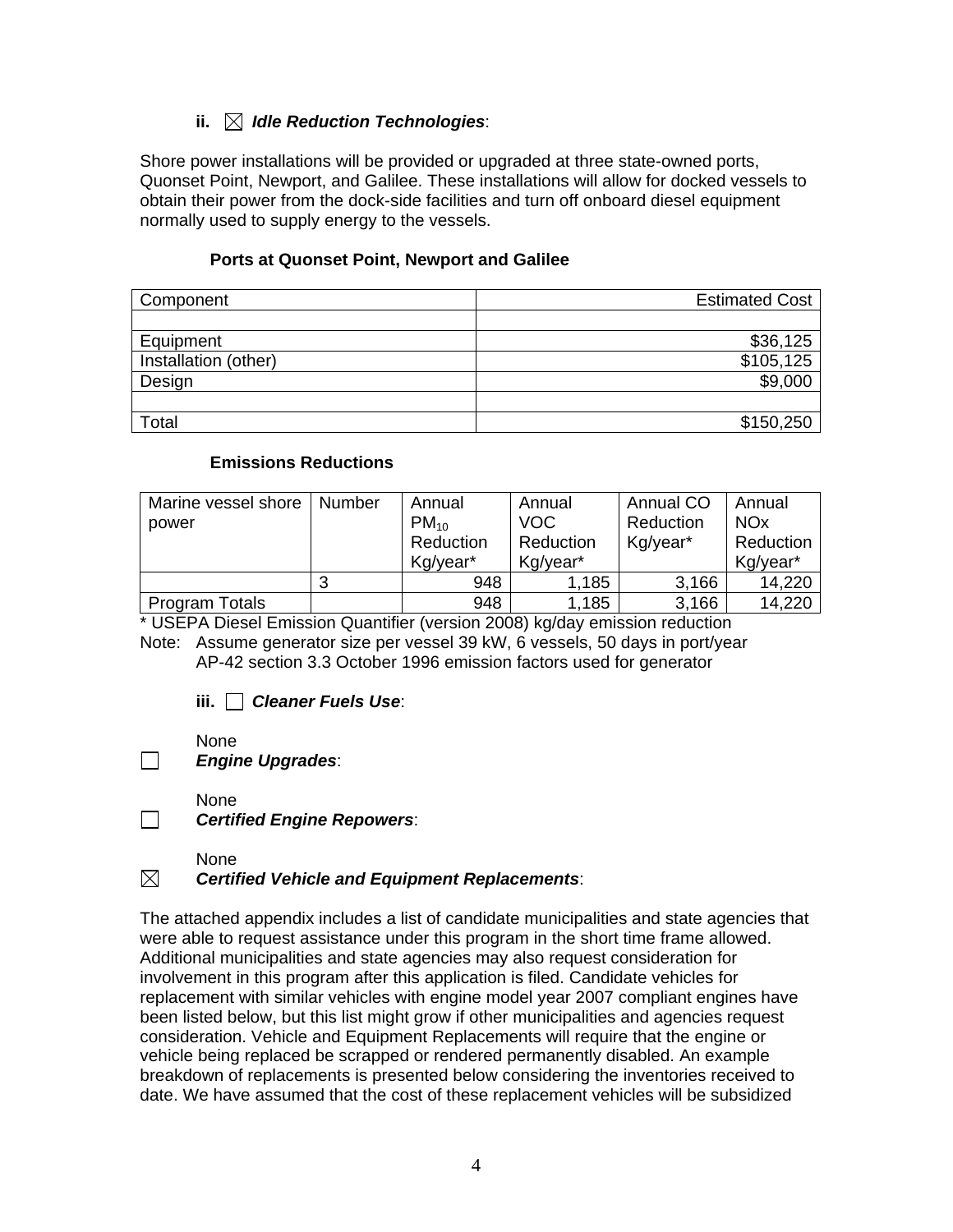through this grant at a rate of 25%. During the execution of this program consideration might be given to increase this subsidy to 50%, depending on circumstances encountered during the implementation of this program.

#### **State-owned vehicles**

| Project<br><b>Name</b> | <b>Project Description</b> |              | Total \$<br><b>Estimate</b> |
|------------------------|----------------------------|--------------|-----------------------------|
| URI                    | 2 medium-duty dump truck   | .25 x 70000  | \$35,000                    |
| State of RI            | 5 HD 10 wheel dump truck   | .25 x 175000 | \$218,750                   |
| Total                  |                            |              | \$253,750                   |

## **Municipal-owned vehicles**

| <b>Project Name</b>               | <b>Project Description</b>             |              | Total \$<br><b>Estimate</b> |
|-----------------------------------|----------------------------------------|--------------|-----------------------------|
| Hopkinton                         | 1 HD 6 wheel dump<br>truck replacement | .25 x 130000 | \$32,500                    |
| Providence<br><b>DPW</b>          | 3 HD 6 wheel dump<br>truck replacement | .25 x 130000 | \$97,500                    |
| Providence<br><b>Water Supply</b> | 1 HD 6 wheel dump<br>truck replacement | .25 x 130000 | \$32,500                    |
| Pawtucket                         | 1 HD 6 wheel dump<br>truck replacement | .25 x 130000 | \$32,500                    |
| <b>Warwick</b>                    | 1 HD 6 wheel dump<br>truck replacement | .25 x 130000 | \$32,500                    |
| Total                             |                                        |              | \$227,500                   |

## **Emissions Reductions**

The following table presents estimates of the reductions in pollutant quantities that would be expected through the replacement of equipment as assumed and identified in the "Budget Narrative" portion of this document.

|                                  | Number | Annual<br>$PM_{10}$<br>Reduction<br>Kg/year* | Annual<br><b>VOC</b><br>Reduction<br>Kg/year* | <b>Annual CO</b><br>Reduction<br>Kg/year* | Annual<br><b>NO<sub>x</sub></b><br>Reduction<br>Kg/year* |
|----------------------------------|--------|----------------------------------------------|-----------------------------------------------|-------------------------------------------|----------------------------------------------------------|
| New diesel truck<br>replacements | 14     | 53.4                                         | 52.1                                          | 231.4                                     | 607                                                      |
| Program Totals                   |        | 53.4                                         | 52.1                                          | 231.4                                     | 607                                                      |

\* USEPA Diesel Emission Quantifier (version 2008) kg/day emission reduction Note: 14 new trucks using EGR and DPF controls;

Assume vehicles operate 5 days per week 52 weeks per year

 $\Box$  Other: If the project will include emerging technologies not covered by the above list, please provide information below describing the technologies/approaches. See <http://www.epa.gov/cleandiesel/prgemerg.htm>for more information.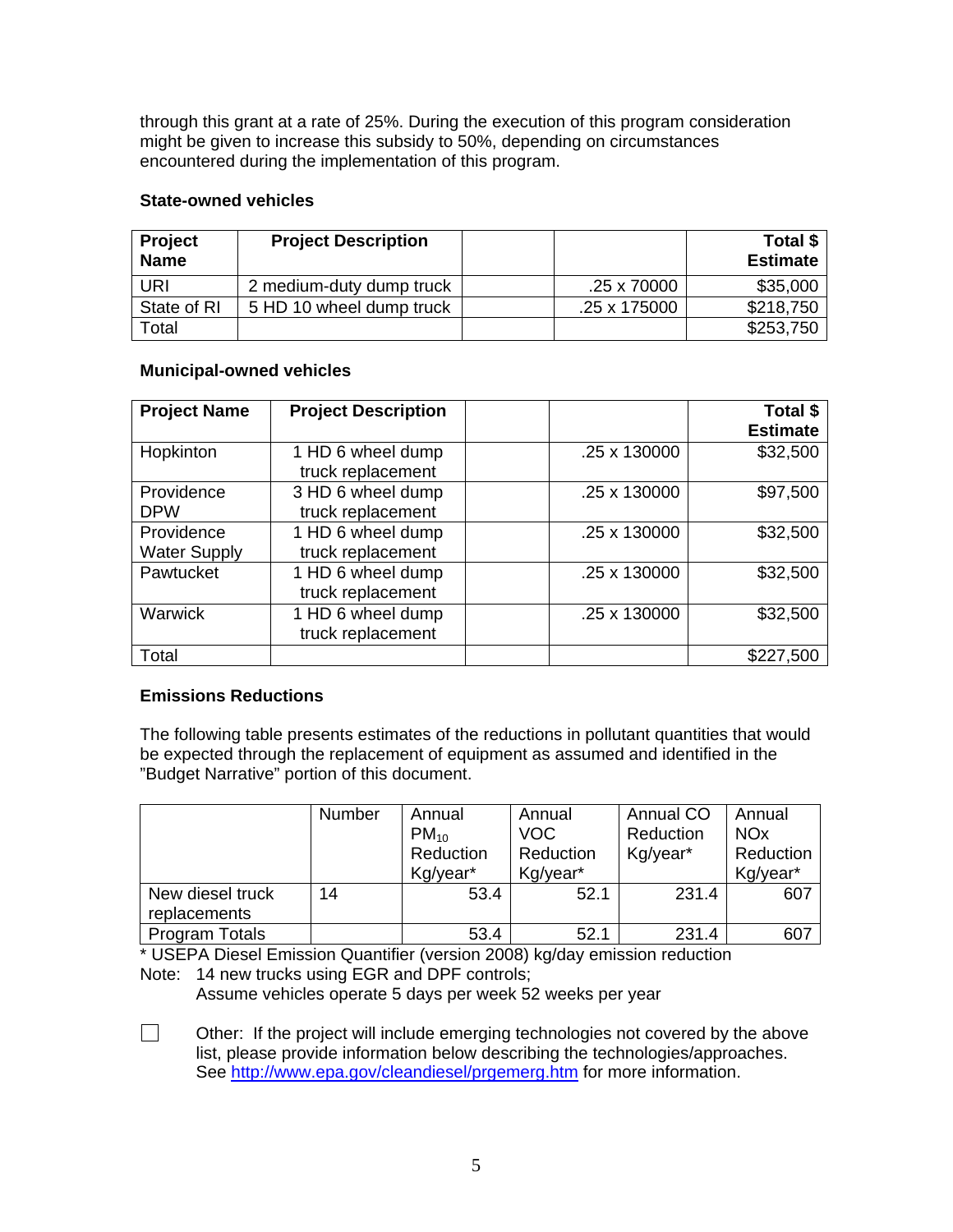$\Box$  Other: If the project will include non-technology approaches (e.g., operational strategies) not covered by the above list, please provide information below describing the technologies/approaches.

Fleets that will be impacted with the technologies (check all that apply):

| <b>School Buses</b>      |
|--------------------------|
| <b>Transit Buses</b>     |
| <b>Medium Duty Truck</b> |
| <b>Heavy Duty Truck</b>  |
| Marine Engine            |
| Locomotive               |
| Construction             |
| Cargo Handling           |
| Agriculture              |
| Mining                   |
| Energy production        |
| other: (please describe) |

#### **Administrative Activities**

Please provide a summary of any administrative activities that are funded under this work plan. States may spend up to 15% on administrative activities.

DEM will contract with a consulting firm to provide technical assistance and support to help select candidate municipalities and state agencies, selection of vehicles to be considered for retrofits/replacements and support during the process of executing MOUs with other state agencies and municipalities. Support will be provided during the RFP process for soliciting bids for retrofit devices and equipment replacement projects. Additional duties might include assistance at meetings and outreach workshops. DEM will also use some administrative money to cover travel expenses related to the diesel emissions reduction program activities as well as production of outreach support documents. During the execution of the program, some of these administrative funds might be diverted to non-administrative components of the program like retrofits or vehicle replacements. DEM will not exceed the 15% cap on administrative activities.

#### **Timeline**

States should provide a time-line or schedule of expected target dates, milestones, and completion dates to achieve specific tasks and accomplishments during the budget and project period.

| <b>Date</b>    | <b>Activity</b>                               |
|----------------|-----------------------------------------------|
| April 15, 2009 | <b>Select Technical Assistance Consultant</b> |
| May 1, 2009    | Enter into retrofit MOUs                      |
| May 1, 2009    | Enter into replacement MOUs                   |
| May 1, 2009    | MOUs for Shore-power projects                 |
| June 1, 2009   | <b>Advertise Retrofit RFP</b>                 |
| July 15, 2009  | Begin retrofit activities                     |
| August 1, 2009 | Order replacement vehicles                    |
| July 31, 2010  | Complete retrofits                            |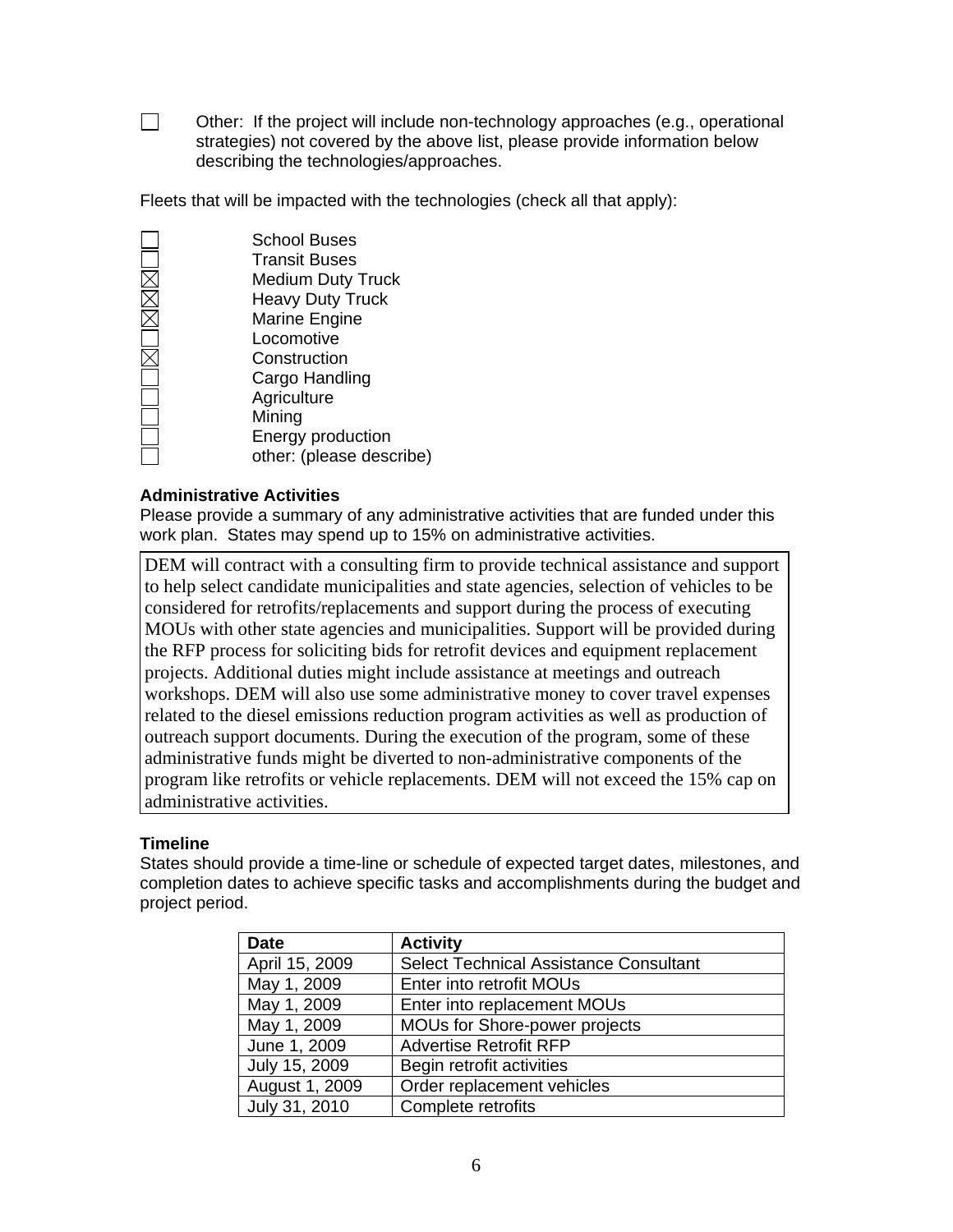| July 31, 2010 | Complete vehicle replacements |
|---------------|-------------------------------|
| July 31, 2010 | Complete Shore Power Projects |

#### **Program Priorities**

 $\boxtimes$  The State Program will ensure that the programmatic priorities listed below as outlined in the Energy Policy Act of 2005, Subtitle G will be met to the extent practicable:

As part of the Rhode Island Clean Diesel Program DEM identified priority fleets of vehicles, based on criteria similar to that outlined in the Energy Policy Act of 2005, Subtitle G. The overall objective was to maximize public health benefits, be cost effective and target areas with high population density, that are poor air quality areas (including nonattainment or maintenance of national ambient air quality standards for a criteria pollutant; Federal Class I areas; or areas with toxic air pollutant concerns) or areas that receive a disproportionate quantity of air pollution from diesel fleets, including truck stops, ports, rail yards, terminals, and distribution centers. Certified engine configuration or verified technology would be used and consideration given to maximize the useful life of any certified engine configuration or verified technology used. The priority fleets identified included school buses, refuse collection vehicles and state-owned diesel equipment.

DEM was successful in securing funds under CMAQ for a project that began in FY 2008 to initiate retrofitting the school bus fleet. Additionally, DEM has successfully requested CMAQ funding for FYs 2009-2012 to complete the school bus retrofit program. DEM will continue to address the identified priority fleets using the existing State DERA grant for reducing emissions from the State-owned and municipal-owned diesel equipment as well as ARRA DERA Grant Program.

DEM agrees to follow program priorities as listed below while selecting from candidate projects and candidate vehicle retrofits and replacements. The list of candidate state agencies and municipalities, along with diesel equipment inventories from these candidates is included with this narrative. Due to time constraints associated with this grant opportunity, DEM believes that additional agencies and municipalities might still request assistance. During the initial phase of this program, all agencies and municipalities requesting consideration will be reviewed and potential candidate vehicles selected using the priorities listed below, as well as consideration to the ability to fully utilize these funds within the Grant Program time constraints. Note that the agencies and municipalities listed in the appendix, who have already requested consideration, have inventories of vehicles that could easily utilize all of the funds available in this grant program

- 1. Maximize public health benefits;
- 2. Are the most cost-effective;
- 3. Are in areas with high population density, that are poor air quality areas (including nonattainment or maintenance of national ambient air quality standards for a criteria pollutant; Federal Class I areas; or areas with toxic air pollutant concerns);
- 4. Are in areas that receive a disproportionate quantity of air pollution from diesel fleets, including truck stops, ports, rail yards, terminals, and distribution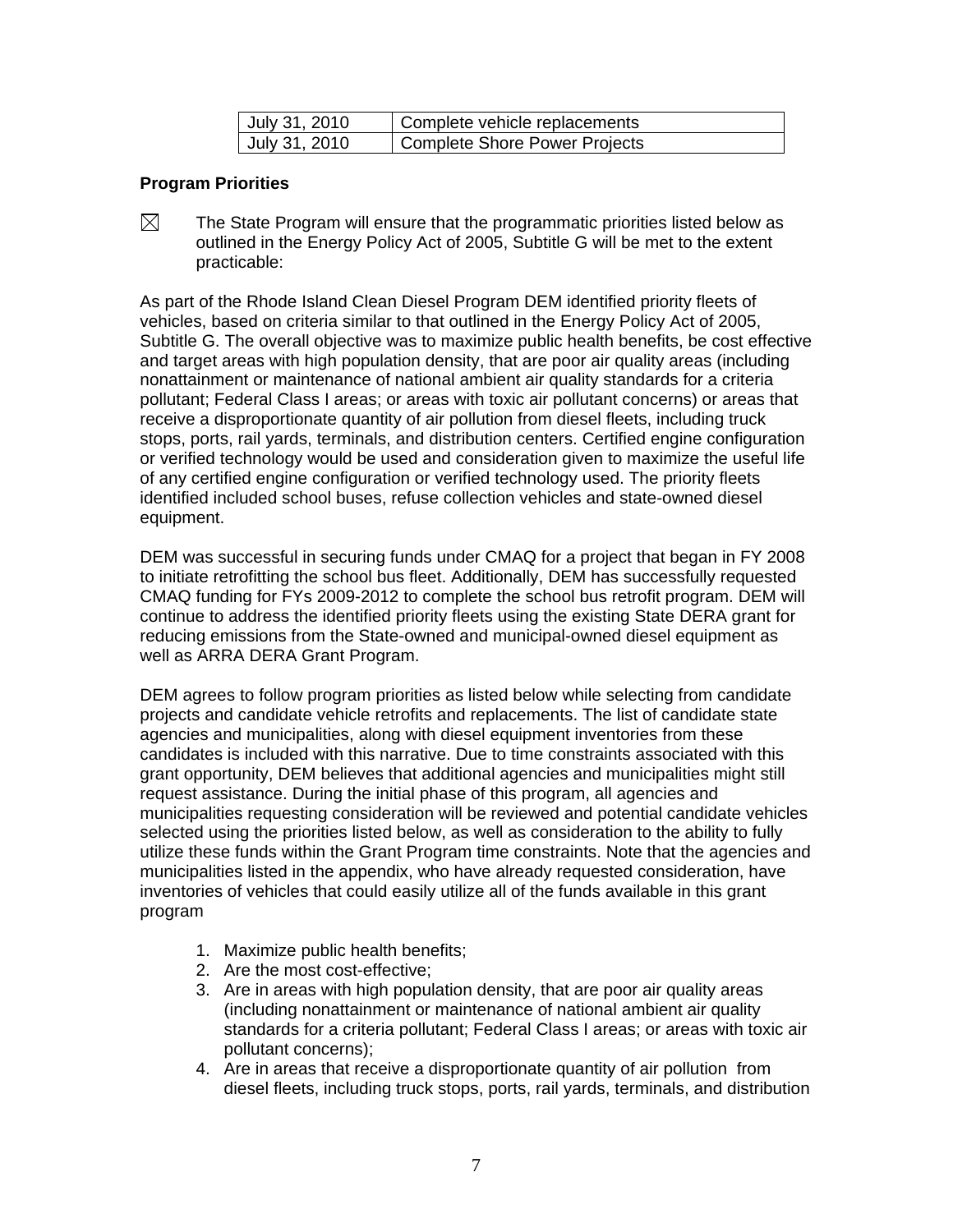centers or that use a community-based multi-stakeholder collaborative process to reduce toxic emissions;

- 5. Include a certified engine configuration or verified technology that has a long expected useful life;
- 6. Maximize the useful life of any certified engine configuration or verified technology used or funded by the eligible entity;
- 7. Conserve diesel fuel; and
- 8. Utilize ultra low sulfur diesel fuel (15 parts per million of sulfur content) ahead of EPA's mandate (for nonroad projects).
- 

 $\boxtimes$  The State will ensure that, per the Recovery Act, grant activities preserve and/or create jobs and promote economic recovery. The State should also commence expenditures and activities as quickly as possible consistent with prudent management when implementing this grant and/or loan program.

 $\boxtimes$ The State Program understands that all proposals must support Goal 1 of EPA's 2006-2011 Strategic Plan, Clean Air and Global Climate Change; Objective 1.1: Healthier Outdoor Air, which states, "Through 2011…[EPA will]…protect human health and the environment by attaining and maintaining health-based air-quality standards and reducing the risk from toxic air pollutants." See <http://www.epa.gov/cfo/plan/plan.htm> for more information on EPA' Strategic Plan.

The goal of Rhode Island's Clean Diesel Program is to reduce the overall emissions from diesel vehicles and equipment operating in the state. This goal will be met through the installation of emissions reduction retrofit devices on vehicles operating in the state, the phasing out/replacement of older diesel equipment, and providing reliable alternate power sources where diesel emissions can be reduced or eliminated. All of these actions result in reductions of local and regional air pollution in compliance with Goal 1 of EPA's 2006-2011 Strategic Plan.

 $\Box$  Check this box if the proposed project involves environmentally related measurements or data generations that would need quality assurance and quality control plans and procedures as pursuant to 40 CFR 31.45.

#### **Reporting**

 $\boxtimes$ The State Program understands that reporting will at least be quarterly and additional reporting may be required for these special Recovery Act grants. Reporting requirements will be detailed in the grant Terms and Conditions.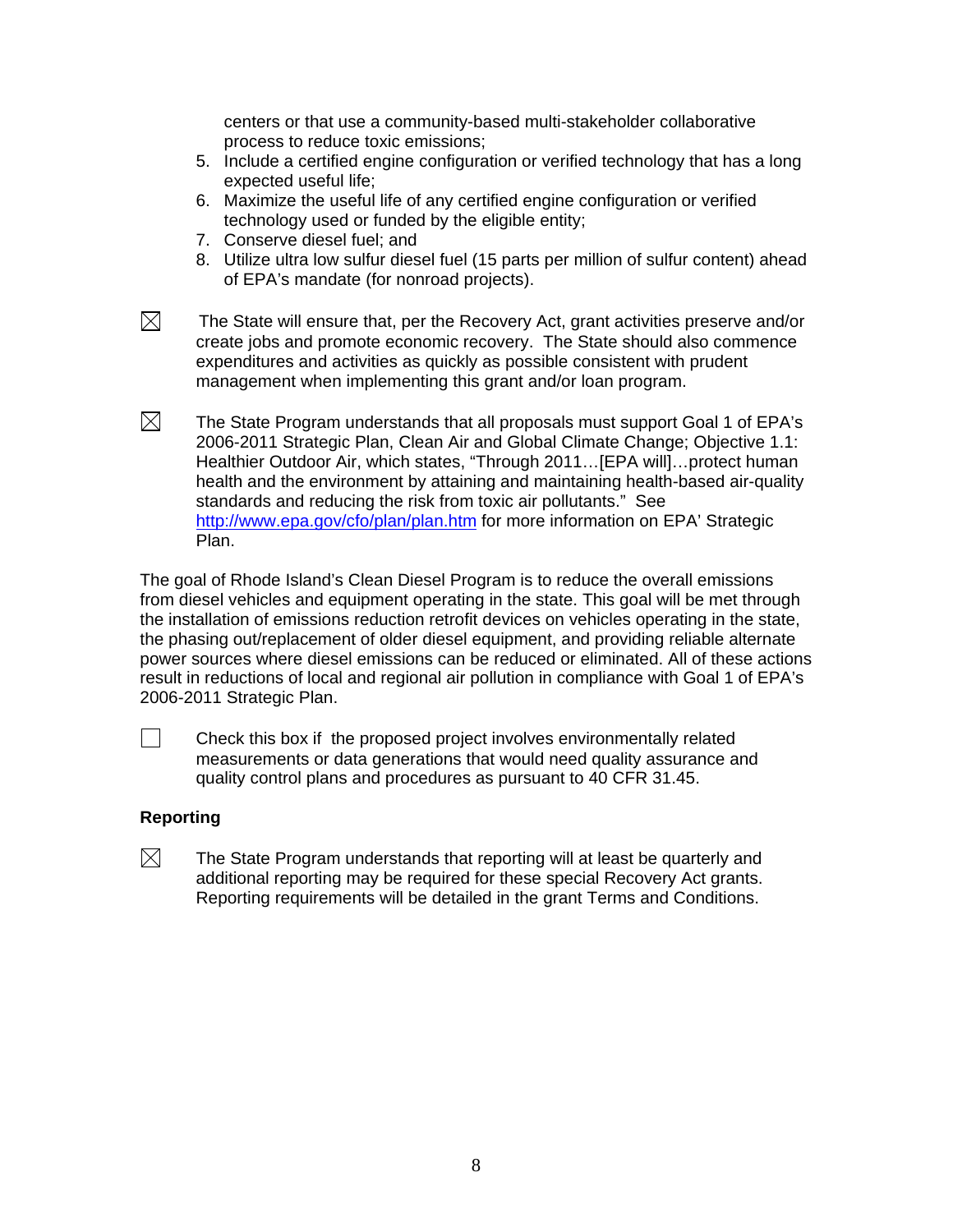#### **BUDGET NARRATIVE (1-2 pages)**

#### **Project Budget**

| <b>Budget Category</b>      | <b>EPA Allocation</b> | <b>Administrative</b> | Non-<br><b>Administrative</b> |
|-----------------------------|-----------------------|-----------------------|-------------------------------|
| 1. Personnel                |                       |                       |                               |
| 2. Fringe Benefits          |                       | 0                     |                               |
| 3. Travel                   | \$5,000               | \$5,000               |                               |
| 4. Supplies                 | \$761,000             |                       | \$761,000                     |
| 5. Equipment                | \$595,375             | 0                     | \$595,375                     |
| 6. Contractual              | \$263,500             | \$254,500             | \$9,000                       |
| 7. Other                    | \$105,125             |                       | \$105,125                     |
| <b>Total Direct Charges</b> | \$1,730,000           | \$254,500             | \$1,470,000                   |
| 8. Indirect Charges         |                       |                       |                               |
| <b>Grand Total</b>          | \$1,730,000           | \$259,500             | \$1,470,500                   |

#### **Explanation of Budget Framework**

States must demonstrate that no more than 15 percent of a State's total allocation from EPA is being used to cover administrative type costs as identified in OMB Circular A-87 Attachment B (e.g., personnel, benefits, travel, supplies) The 15 percent maximum does not include indirect cost rates or funds going directly to projects through grants and/or loans.

- **1.** Personnel None
- **2.** Fringe Benefits NA
- **3.** Travel

Travel and per diem costs are those costs for travel and subsistence which are directly related to the grant. Identify the number of trips planned, the purpose of each trip, the destination for each trip, the number of travelers, and the estimated cost of each trip. For example:

| Category          | FΡA     |
|-------------------|---------|
| Misc local travel | \$5.000 |

**4.** Supplies

Equipment (less than \$5,000), material, and supply costs are those costs directly related to the grant. Identify all supplies purchased and its cost. The budget detail should be as descriptive as possible. Categories of supplies to be procured; e.g., laboratory supplies or office supplies, are acceptable if items cannot be reasonably separated. Provide the individual and total cost of supplies. For example:

| Category             | EPA       |
|----------------------|-----------|
| DOCs (137 @ \$2,500) | \$342,500 |
| FTFs(93 @ \$4,500)   | \$418,500 |
| Total                | \$761,000 |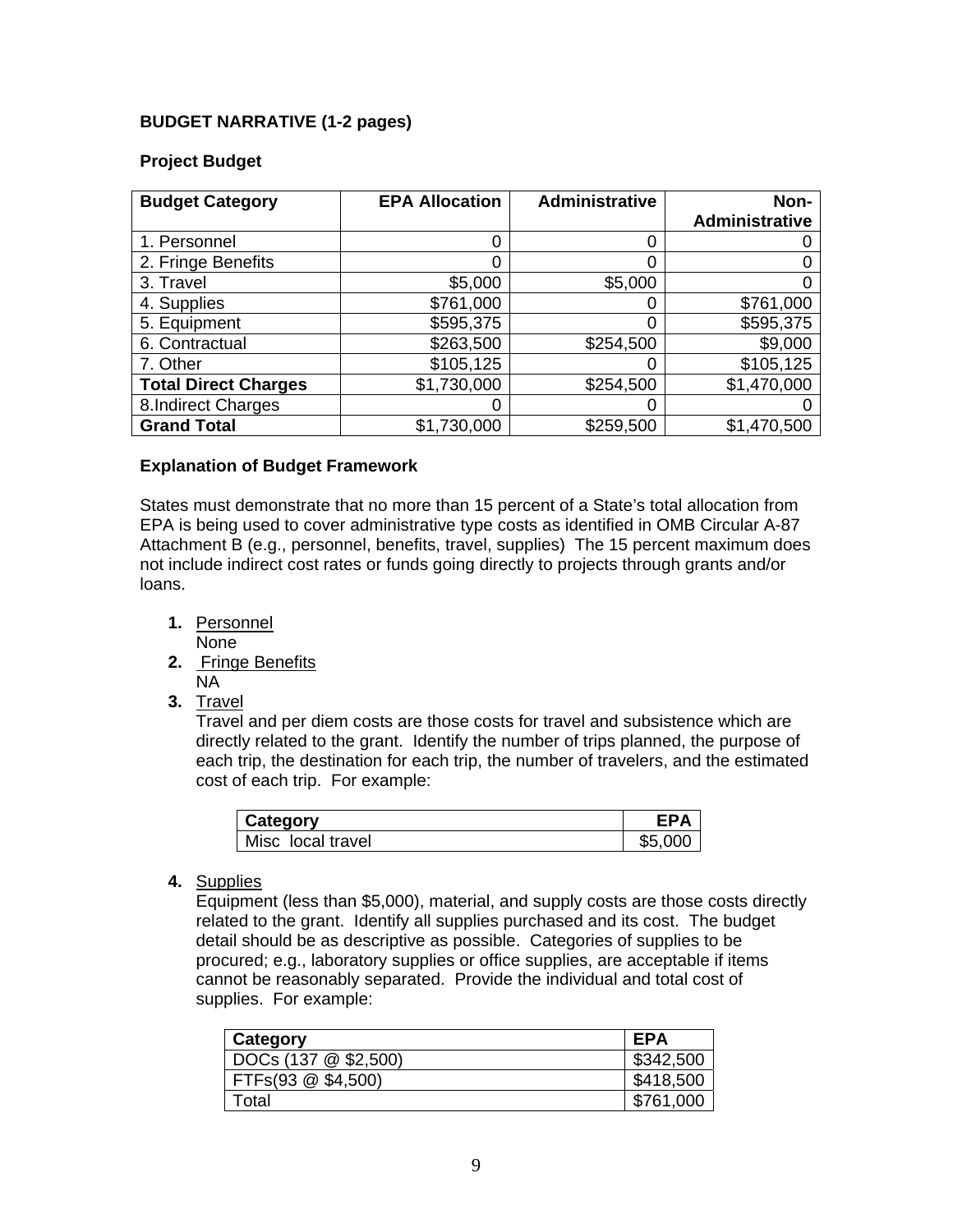#### **5.** Equipment

Equipment, material, and supply costs are those costs directly related to the grant. Identify each item of equipment to be purchased which has an estimated acquisition cost of \$5,000 or more per unit and a useful life of more than one year. Provide a description of each item of equipment and its cost. No equipment may be purchased without the expressed approval of the EPA regional contact. If equipment purchased wholly or partially with assistance agreement funds is to be used on more than one project/program, acquisition costs or usage fees must be approved and allocated properly.

| Category                                   | <b>EPA</b> |
|--------------------------------------------|------------|
| DPFs(10 @ \$7,800)                         | \$78,000   |
| 7 Replacement 6-wheel dump trucks (x 25%)  | \$227,500  |
| 5 Replacement 10-wheel dump trucks (X 25%) | \$218,750  |
| 2 Medium-duty dump truck                   | \$35,000   |
| Shore power installations (3 facilities)   | \$36,125   |
| Total                                      | \$595,375  |

#### **6.** Contractual

Contractual services are those services directly related to the EPA program/project. Identify each proposed contract and specify its purpose, nature, period of performance and estimated cost. Do not include procurement contracts which are reflected in other object class categories such as equipment, supplies, etc. If funds allocated to this object class category include proposed expenditures not usually categorized as services to be procured at the market place, explanatory footnotes must be included. Provide the total cost for contracts. For example:

| Category                                             | EPA       |
|------------------------------------------------------|-----------|
| Contractor assistance: provide support during the    | \$254,500 |
| process of executing MOUs with other state           |           |
| agencies and municipalities. Additional support      |           |
| will be provided during the RFP process for          |           |
| soliciting bids for retrofit devices and equipment   |           |
| replacement projects. Additional duties will include |           |
| assistance at meetings and outreach workshops.       |           |
| Shore power design services                          | \$9,000   |
| Total                                                | \$263.500 |

Please describe your competitive bid process for contracts and/or sub-grants. Contracts must be competed for services and products. You must also conduct cost, price and value analyses to the extent required in 40 CFR Parts 30 or 31, as applicable, as well as any regulations covered by state or local procurement requirements. The regulations also contain limitations on consultant compensation. You are not required to identify contractors or consultants in your application. Moreover, if you have named a specific contractor or consultant in your application EPA approves, it does not relieve you of your obligations to comply with competitive procurement requirements as well as any regulations covered by state or local procurement requirements.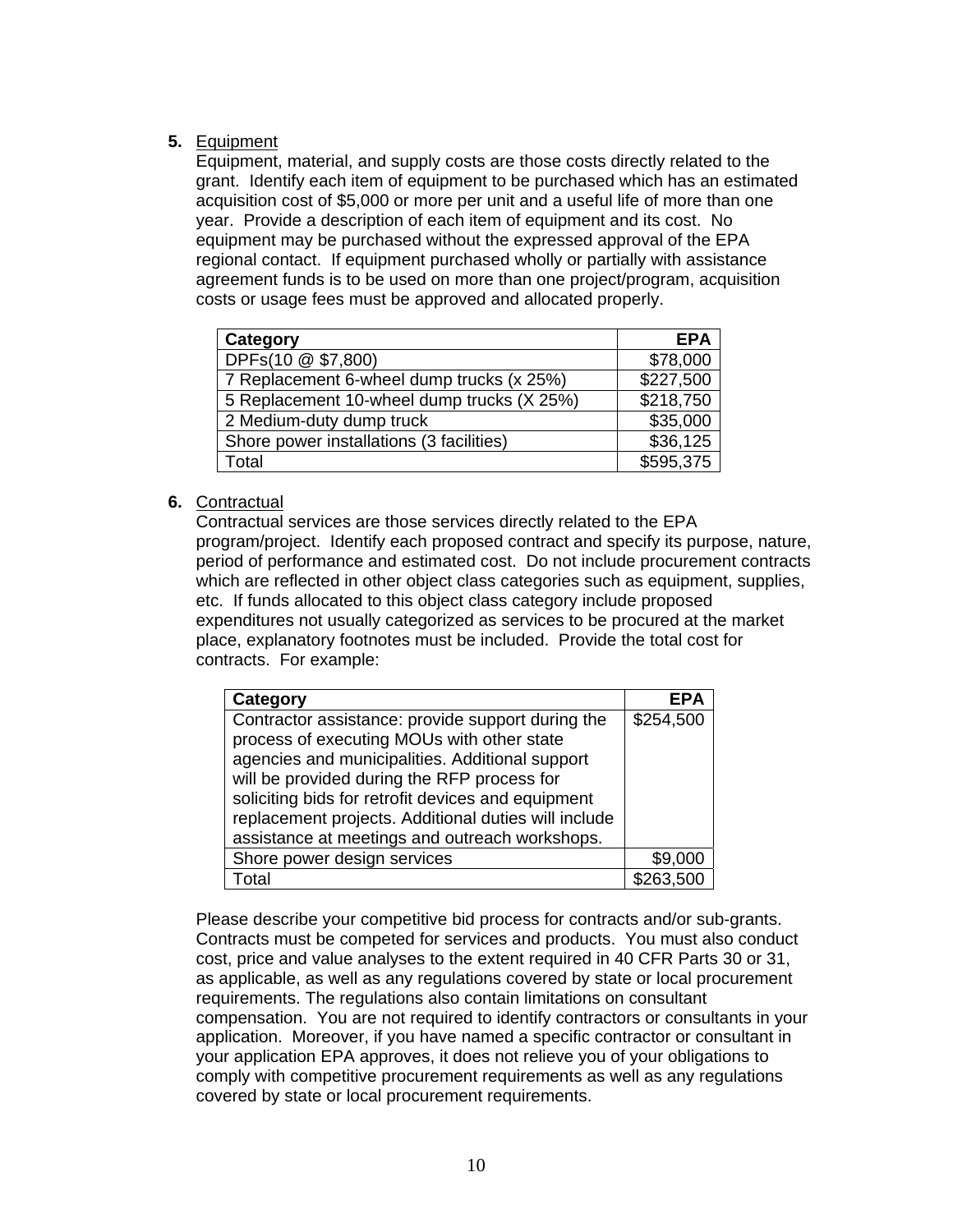RIDEM will solicit public bids for all contracts and supplies under this program through the Rhode Island State Department of Administration, Division of Purchases or will utilize existing resources previously contracted through a competitive bid process. The process complies with all applicable state and federal procurement requirements.

#### **7.** Other

Installation of Shore Power equipment

| Project<br>$\sim$<br>. J I |        |
|----------------------------|--------|
| otals                      | А<br>ı |

#### **8.** Direct Charges

Total amount of direct costs (items 1-7 above): \$1,730,000

**9.** Indirect Charges None

#### **SIGNATURES**

This work plan and detailed budget narrative must be signed and dated by the Authorized Representative signing the SF-424 form.

If your organization has the capability to sign the application with a digital or electronic signature, this will be accepted.

#### **SIGNATURES**

\_\_\_\_\_\_\_\_\_\_\_\_\_\_\_\_\_\_\_\_\_\_\_\_\_\_\_\_\_\_\_\_\_\_\_\_\_\_\_\_\_ March 19. 2009

**Terrence Gray Contract Contract Contract Contract Contract Contract Contract Contract Contract Contract Contract Contract Contract Contract Contract Contract Contract Contract Contract Contract Contract Contract Contract Assistant Director for Air, Waste and Compliance**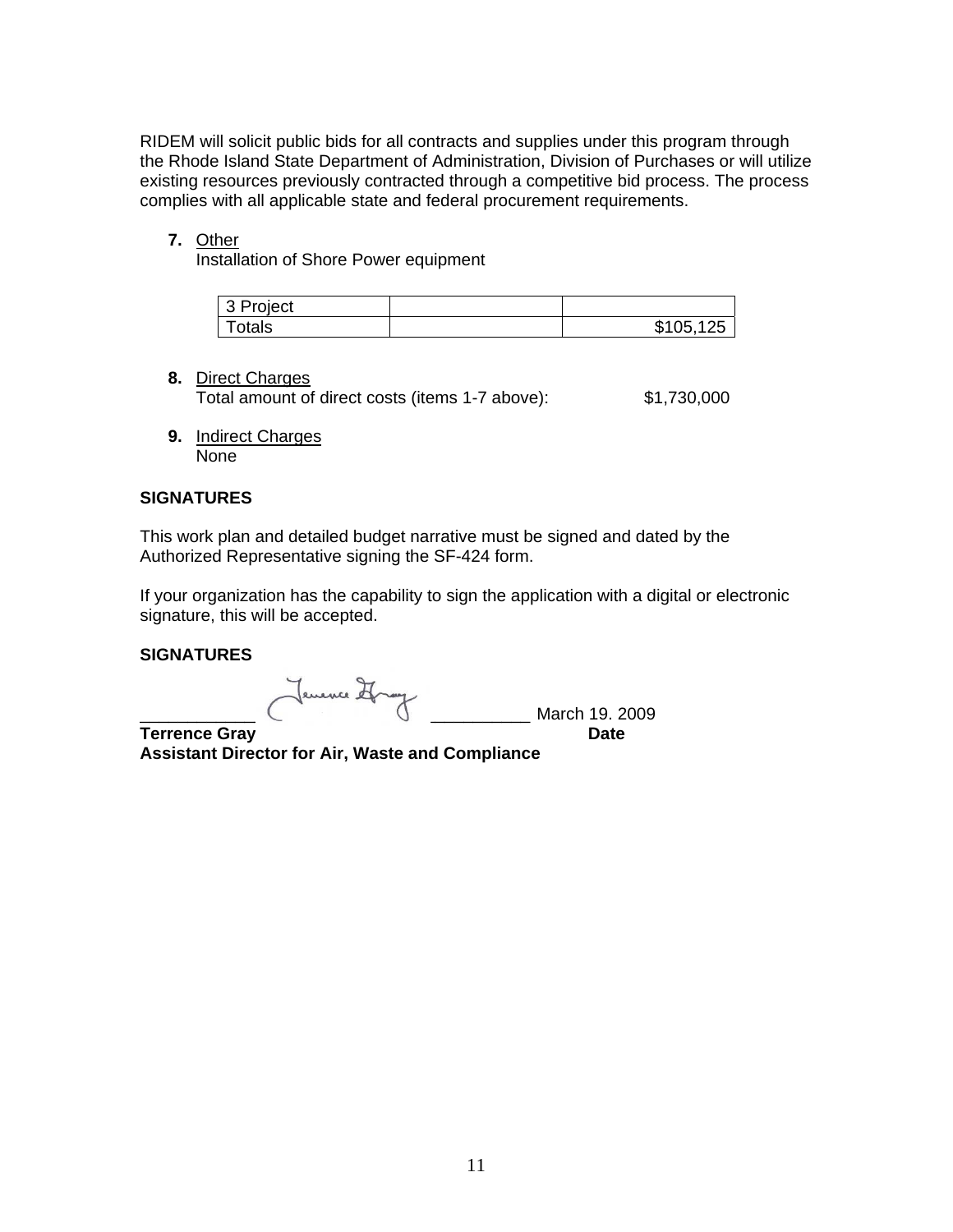## **APPENDIX**

# **2009 Rhode Island Diesel Inventory**

| Location     | <b>Type</b>                     | <b>No of Units</b>  | <b>Mfg</b>           | <b>Model</b><br>Year |
|--------------|---------------------------------|---------------------|----------------------|----------------------|
|              |                                 |                     |                      | 1996-                |
| URI          | 6 Wheel Dumps                   | 14                  | Ford International   | 2006                 |
|              |                                 |                     |                      | 1994-                |
|              | Front end loaders               | 4                   | Case                 | 1996<br>1998-        |
|              | <b>Backhoes</b>                 | 5                   | Case - John Deere    | 2002                 |
|              |                                 |                     |                      | 1999-                |
|              | Medium-duty trucks              | 25                  | Ford - Dodge         | 2007                 |
|              |                                 |                     |                      | 1999-                |
|              | <b>Mowers</b>                   | 8                   | John Deere           | 2004                 |
|              |                                 |                     |                      | 1988-                |
| <b>RIDOT</b> | 10 Wheel Dumps                  | 38                  | Macks                | 2007<br>1988-        |
|              | 6 Wheel Dumps                   | 85                  | Ford Mack Intern     | 2007                 |
|              |                                 |                     |                      | 1989-                |
|              | Arrow boards                    | 37                  | <b>Wanco Trafcon</b> | 2003                 |
|              |                                 |                     |                      | 1998-                |
|              | Backhoe                         | 10                  | Case John Deere      | 2004                 |
|              |                                 |                     |                      | 2000-                |
|              | <b>Bucket trucks</b>            | 12                  | Ford Intern          | 2007<br>1988-        |
|              | Chippers                        | 14                  | Eager Beever         | 2003                 |
|              |                                 |                     |                      | 1986-                |
|              | Compressors                     | 17                  | Ingersoll Rand       | 2005                 |
|              |                                 |                     |                      | 2005-                |
|              | Crane                           | $\sqrt{3}$          | <b>Ford Sterling</b> | 2007                 |
|              | Grader                          |                     |                      | 1964-                |
|              | Hot box                         | 3<br>4              | Caterpillar, Hubber  | 1971<br>2006         |
|              |                                 |                     | Raytech              | 1989-                |
|              | Light tower                     | 8                   | Amita                | 2004                 |
|              |                                 |                     |                      | 1988-                |
|              | Loader                          | 9                   | John Deere           | 2006                 |
|              |                                 |                     |                      | 1988-                |
|              | Mowe                            | 26                  | New Holland          | 2004                 |
|              | Paver                           | 1                   | BlawKnox             | 1990                 |
|              | Roller                          | $\overline{2}$      | Ferguson             | 1984-<br>1990        |
|              | Sewer jet                       | $\overline{4}$      | Serco                | 1997                 |
|              |                                 |                     |                      | 2000-                |
|              | <b>Bobcat</b>                   | $\overline{7}$      | skid steer           | 2001                 |
|              |                                 |                     |                      | 1996-                |
|              | Sweeper                         | 21                  | Elgin                | 2006                 |
|              |                                 |                     |                      | 1986-                |
|              | Tanker<br><b>Tractors small</b> | 8<br>$\overline{7}$ | International        | 2001                 |
|              |                                 |                     | John Deere           | 1989                 |
|              | Utility body                    | $\overline{7}$      | Ford                 | 1989                 |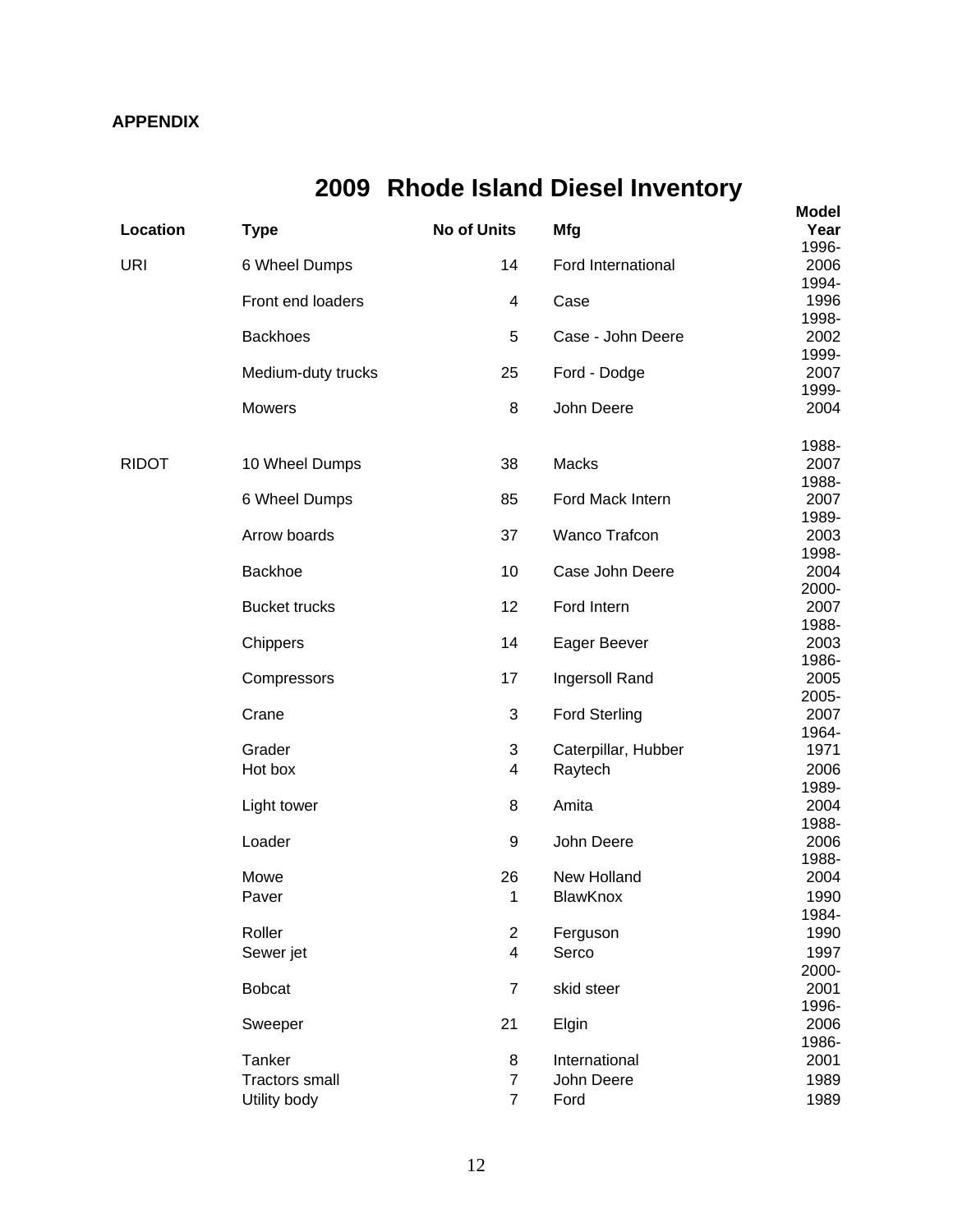|             | Water blaster<br><b>Welding Truck</b><br>5th wheel<br>Derrick | $\boldsymbol{2}$<br>$\overline{2}$<br>$\mathbf 1$<br>$\mathbf{1}$ | Harben<br><b>GMC</b><br>Mack<br>Ford | 1993<br>2000<br>1998<br>1993 |
|-------------|---------------------------------------------------------------|-------------------------------------------------------------------|--------------------------------------|------------------------------|
| <b>DEM</b>  | Heavy-duty                                                    | 80                                                                | <b>Trucks Equipment</b>              |                              |
| Corrections |                                                               |                                                                   |                                      |                              |
|             |                                                               |                                                                   |                                      | 1998-                        |
|             | Box, dump, repair trucks                                      | 14                                                                | Ford, International                  | 2004                         |
|             | Tractor                                                       | $\mathbf 1$                                                       | Ford                                 | 1995                         |
|             | Backhoe                                                       | 1                                                                 | <b>JBC</b>                           | 2001                         |
|             | Vans                                                          | 25                                                                | Ford                                 | 1995-<br>1998                |
|             |                                                               |                                                                   |                                      | 1995-                        |
|             | Med/light pickups                                             | 10                                                                | Ford                                 | 1999                         |
|             |                                                               |                                                                   |                                      | 1988,                        |
|             | <b>Buses</b>                                                  | $\overline{2}$                                                    | Internat. GMC                        | 1999                         |
| Hopkinton   | 6 wheel dump                                                  | 8                                                                 | International                        | 1997-<br>2007                |
|             | Loader                                                        | $\mathbf 1$                                                       | Case                                 | 1998                         |
|             | Backhoe                                                       | $\overline{2}$                                                    | John Deere                           | 1997                         |
|             |                                                               |                                                                   |                                      | 1998-                        |
|             | Medium/Light duty trucks                                      | 8                                                                 | Ford Dodge                           | 2004                         |
|             |                                                               |                                                                   |                                      | 1999-                        |
| Providence  | Dump trucks                                                   | 32                                                                | International                        | 2005                         |
| <b>DPW</b>  | Refuse truck                                                  | 1                                                                 | Mack                                 | 1999                         |
|             | Catch basin cleaner                                           | 1                                                                 | International                        | 2004                         |
|             | Rool-off carrier                                              | 1                                                                 | Mack                                 | 1999                         |
|             | Backhoe                                                       | $\overline{c}$                                                    | <b>JCB</b>                           | 1995                         |
|             | Loader                                                        | $\overline{c}$                                                    | Caterpillar                          | 1997                         |
|             | a                                                             | $\mathbf{1}$                                                      | International                        | 2001                         |
|             |                                                               |                                                                   |                                      | 1998-                        |
| Providence  | Dump trucks                                                   | 8                                                                 | <b>International Ford</b>            | 2006                         |
|             |                                                               |                                                                   |                                      | $2001 -$                     |
| Water       | Backhoe                                                       | 4                                                                 | Case John Deere                      | 2004                         |
|             | Service trucks                                                | 8                                                                 | International Ford                   | $2001 -$<br>2007             |
|             |                                                               |                                                                   |                                      | 2000-                        |
|             | Med-light duty p/u                                            | 12                                                                | <b>GMC Ford</b>                      | 2006                         |
|             |                                                               |                                                                   |                                      | 1989-                        |
| Warwick     | Waste/Recycle trucks                                          | 9                                                                 | Petrrbilt                            | 2002                         |
|             | $\pmb{\mathsf{H}}$<br>$\pmb{\mathsf{H}}$                      |                                                                   |                                      | 2003-                        |
|             |                                                               | 17                                                                | Sterling                             | 2006                         |
|             |                                                               |                                                                   |                                      | 1999-                        |
| Barrington  | Waste/Recycle trucks                                          | 8                                                                 | Volvo, Crane Carrier                 | 2004                         |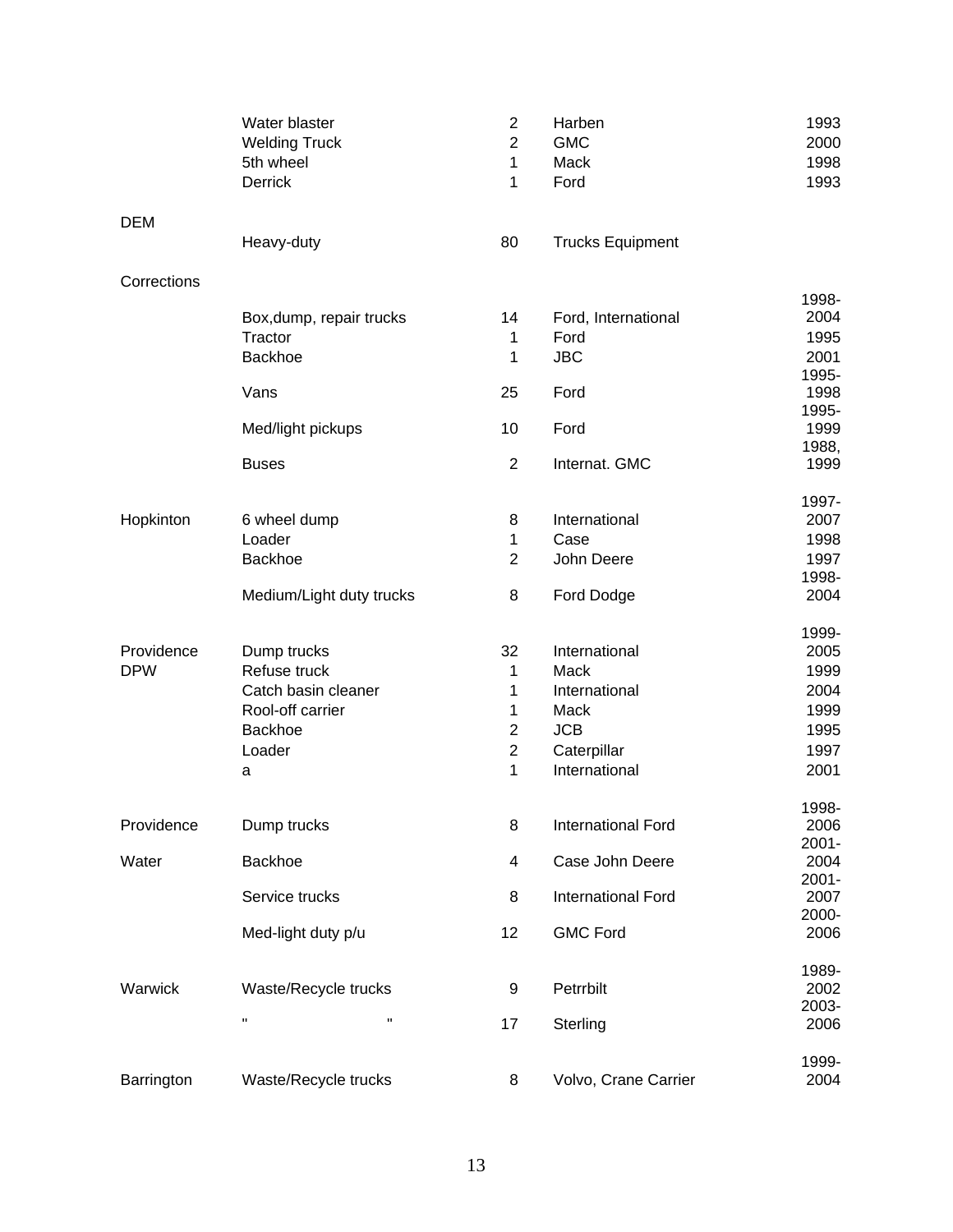| Central        | Dump trucks                                   | 5                 | International                 | 1995-<br>2005          |
|----------------|-----------------------------------------------|-------------------|-------------------------------|------------------------|
| Falls          | Waste trucks                                  | 4                 | <b>Crane Carrier</b>          | 1995-<br>2004          |
|                | Recycle trucks                                | $\overline{2}$    | Autocar                       | 1998-<br>2005<br>2002- |
|                | Medium duty trucks                            | 11                | Ford Dodge                    | 2006                   |
|                | <b>Bobcat</b><br>Wood chipper                 | 1<br>1            | frt loader<br><b>B</b> Bundit | 1992<br>1990           |
| Coventry       |                                               |                   |                               |                        |
|                |                                               |                   |                               | 1995-                  |
|                | Waste/Recycle trucks<br><b>Transfer truck</b> | 12<br>$\mathbf 1$ | <b>Crane Carrier</b><br>Mack  | 2003<br>1998           |
|                |                                               |                   |                               | 1990-                  |
|                | Dump trucks                                   | 25                | Internat, Ford, Freigh        | 2002                   |
| Lincoln        |                                               |                   |                               |                        |
|                | Waste/Recycle                                 | 9                 | <b>Mack Crane Carrier</b>     | 1984-<br>1994          |
|                |                                               |                   |                               | 1987-                  |
|                | Dump trucks                                   | 18                | Internat. Ford Mack           | 2006                   |
|                | Loader                                        | $\mathbf 1$       | Caterpallar                   | 1995                   |
|                | Backhoe                                       | 1                 | John Deere                    | 1998                   |
|                | Sweeper                                       | $\overline{2}$    | Elgin                         | 1997                   |
|                | Catch Basin cleaner                           | 1                 | Ford                          | 1989                   |
|                | Tractor                                       | $\overline{2}$    | <b>Blue</b>                   | 2002                   |
|                | Senior bus                                    | 1                 | International                 | 1996<br>1998-          |
|                | Med/Light duty trucks                         | 8                 | Ford GMC                      | 2004                   |
| Pawtucket      |                                               |                   |                               |                        |
|                | Waste/Recycle                                 | 24                | <b>Mack Crane Carrier</b>     |                        |
| Charlestown    |                                               |                   |                               |                        |
|                | Dump trucks                                   | 8                 | International 7400            | 1997-<br>2006          |
|                | Sweeper                                       | 1                 | <b>GMC</b>                    | 2004                   |
|                | Loader                                        | 1                 | Komatsu                       | 1999                   |
|                |                                               |                   |                               | 1988,                  |
|                | <b>Tractor/Mower</b>                          | $\overline{2}$    | John Deere                    | 2001                   |
|                | Roller                                        | $\mathbf{1}$      | Ingersoll Rand                | 2007                   |
|                | Air Compressor                                | $\boldsymbol{2}$  | Ingersoll Rand                | 1978,<br>2000          |
|                | Med. Light duty trucks                        | 4                 | <b>Ford 450</b>               | 2002,<br>2008          |
| East Greenwich |                                               |                   |                               |                        |
|                |                                               |                   |                               | 1998-                  |
|                | Dump trucks                                   | 9                 | International                 | 2007                   |

Exeter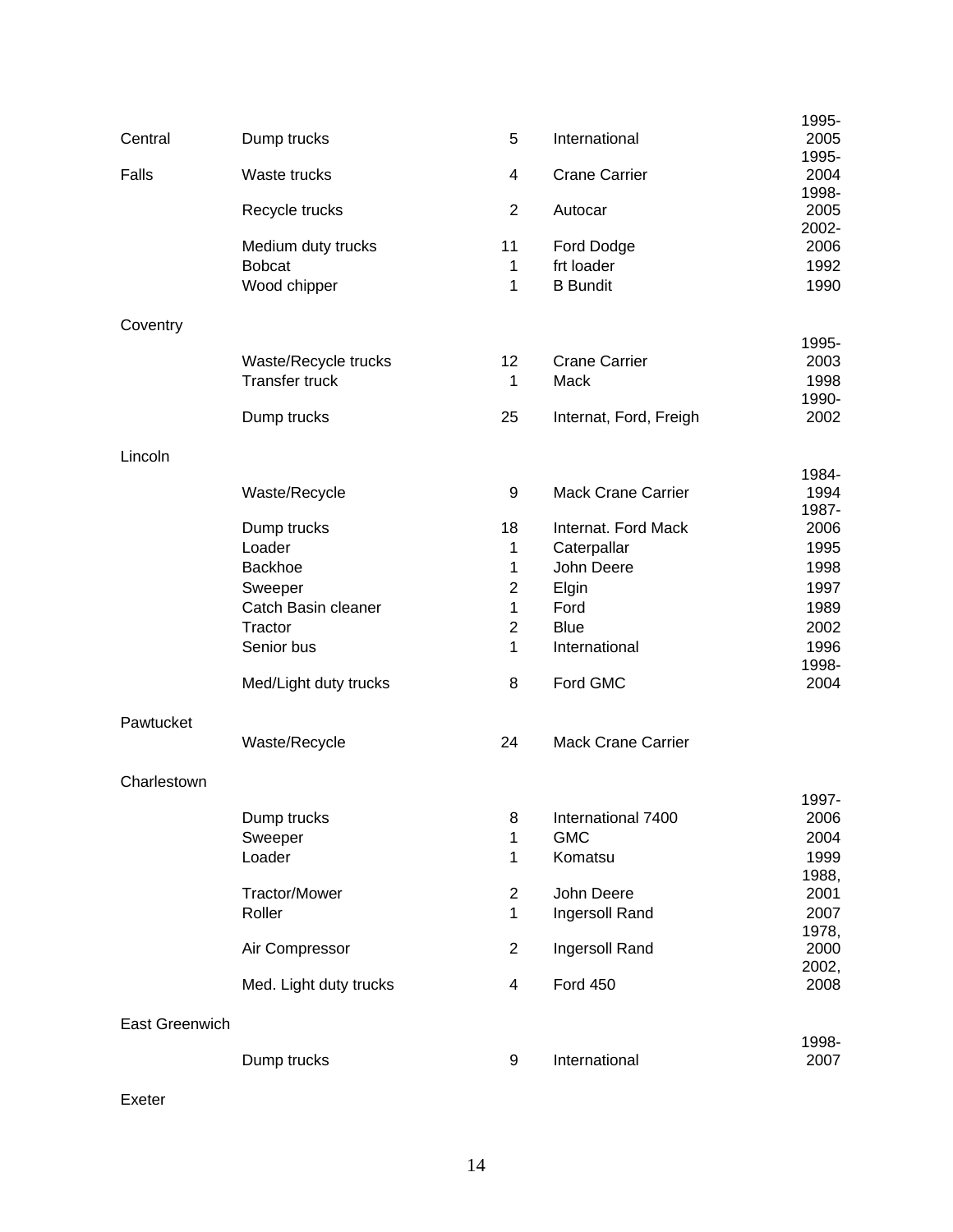|                 |                        |                |                           | 1995,         |
|-----------------|------------------------|----------------|---------------------------|---------------|
|                 | Dump trucks            | 3              | International             | 1999          |
|                 | Dump trucks            | 1              | International             | 2006          |
|                 | Dump trucks            | $\mathbf{1}$   | International             | 2007          |
|                 | Dump trucks            | $\overline{c}$ | <b>Freightliner Chevy</b> | 2002          |
|                 | Med Light duty trucks  | $\overline{2}$ | Ford International        | 2007          |
| Johnston        |                        |                |                           |               |
|                 | Dump trucks            | 4              | Freightliner FL60-70      | 2002<br>2000, |
|                 | Dump trucks            | 5              | Chevy GMC                 | 2007<br>2000, |
|                 | Backhoe                | $\overline{2}$ | John Deere                | 2001<br>1996, |
|                 | Sweeper                | $\overline{c}$ | Pelican                   | 1997          |
|                 | Compressor             | $\mathbf 1$    | Ingresoll                 | 1987          |
|                 | Chipper                | 1              | Morbark                   | 1987          |
|                 |                        |                |                           | 2000,         |
|                 | Med. Light duty trucks | $\overline{7}$ | GMC, Ford                 | 2005          |
|                 | Tractor                | $\mathbf{1}$   | Ford                      | 2000          |
|                 |                        |                |                           | 1999,         |
|                 | Rescue trucks          | 4              | Ford F450                 | 05, 08        |
|                 |                        |                |                           | 1993-         |
|                 | Fire trucks            | $\overline{7}$ | Hann, E one, Typhone      | 2005          |
| <b>Bristol</b>  |                        |                |                           |               |
|                 | Waste/Recycle trucks   | 6              | International, Packer     | 1992-<br>2002 |
| <b>Tiverton</b> |                        |                |                           |               |
|                 |                        |                |                           | 1984-         |
|                 | Dump trucks            | 8              | Mack, Ford, Freightliner  | 2001          |
|                 | Sweeper                | $\mathbf{1}$   | Mack, Ford, Freightliner  | 2002          |
|                 | Vacuum truck           | $\mathbf{1}$   | Mack, Ford, Freightliner  | 2001          |
|                 | Sander trucks          | $\overline{2}$ | <b>Ford LN 8000</b>       | 1993          |
| Westerly        |                        |                |                           |               |
|                 |                        |                |                           | 1980 -        |
|                 | Dump trucks            | 20             | International, Sterling   | 2008          |
|                 | Backhoe                | 3              | Case, John Deere          | 1997,<br>2007 |
|                 |                        |                |                           | 2004,         |
|                 | Sweeper                | $\mathbf{2}$   | Elgin, Steerling          | 2006          |
|                 |                        |                |                           | 2002,         |
|                 | Loader                 | $\overline{2}$ | Volo                      | 2006          |
|                 | Compressor             | 3              | Ingersoll, Airman         | 1998          |
|                 |                        |                |                           | 2001,         |
|                 | Tractor                | 4              | Volo, Mack                | 2002          |
|                 |                        |                |                           | $2000 -$      |
|                 | Waste to Johnston      | 4              | Mack, Volvo               | 2002          |
|                 |                        |                |                           | 1988-         |
|                 | Recycle to Johnston    | 4              | White, GMC                | 1995          |
|                 | Brush cutter, vacuum,  |                |                           | 1998-         |
|                 | etc.                   | 9              | Case, John Deere          | 2004          |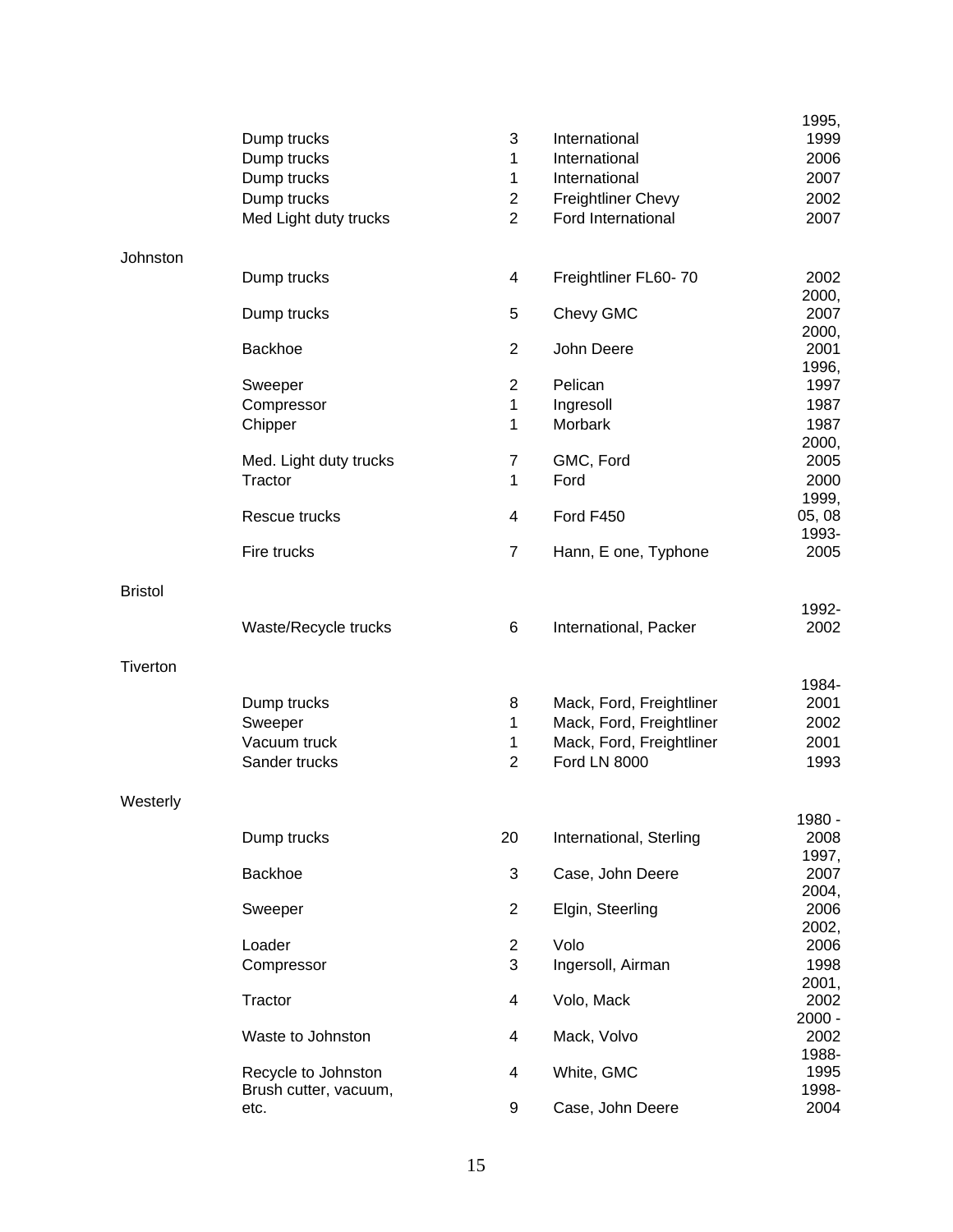## Newport

|                |                                                 |                |                                               | $2001 -$               |
|----------------|-------------------------------------------------|----------------|-----------------------------------------------|------------------------|
|                | Dump trucks                                     | $\overline{7}$ | Freightliner, Mack, Ford                      | 2005<br>$2001 -$       |
|                | Backhoe, tractor, loaders                       | 14             | Case, New Holland,                            | 2005<br>2004-          |
|                | <b>Sweepers</b>                                 | 3              | Pelican                                       | 2006                   |
|                | Mowers, chippers, grinder                       | $\overline{7}$ | Bearcat, Carlton, Kubota                      | $2001 -$<br>2007       |
|                | Fire trucks                                     | 8              | KME, HME, Hurricane                           | 1994-<br>2006          |
|                | Rescue                                          | 3              | Ford                                          | 1998,<br>02,03         |
|                | Air Compressor                                  | $\overline{2}$ | Atlas                                         | 2002,<br>2004          |
| <b>RIAC</b>    |                                                 |                |                                               |                        |
| <b>TFGreen</b> | Dump trucks                                     | 14             | Mack, Oshkosh, Ford                           | 1979-<br>2006          |
|                | Loader                                          | 3              | Volvo                                         | 1986-<br>1989          |
|                | Sweeper, Blowers,<br><b>Brooms</b>              | 20             | Sicard, Oshkosh, Elgin                        | 1989-<br>2006<br>1997- |
|                | Fire trucks                                     | 4              | Oshkosh                                       | 2009<br>2006,          |
|                | Decier                                          | $\overline{2}$ | Steerling                                     | 2007<br>1987,          |
|                | Tank truck, tar kettle                          | 2              | GMC, Crafco                                   | 2002<br>1999-          |
|                | Med. duty/light trucks                          | 16             | GMC, Ford,                                    | 2006                   |
|                | Backhoe                                         | $\overline{2}$ | <b>JCB</b>                                    | 1998,<br>2005          |
|                | Tractor                                         | $\overline{7}$ | New Hoolland, Ford,                           | 1998-<br>2000          |
|                | Crawler, bucket, tar<br>kettle, etc.            | 20             | Ford, Oshkosh                                 | 1997-<br>2007          |
|                | Narragansett Bay Commission                     |                |                                               |                        |
|                |                                                 |                |                                               | 1984-                  |
|                | Dump trucks                                     | 5              | Intern. Mack, GMC,                            | 2005<br>1984,          |
|                | Backhoe                                         | 2              | Ford, JCB                                     | 1997<br>1996,          |
|                | Flusher, pumpset                                | $\overline{2}$ | Ford, Godwin                                  | 2003<br>1998,          |
|                | Stetco digger                                   | 2              | International                                 | 2001<br>2000-          |
|                | Vactor, Vac truck<br>Med duty trucks<br>Rolloff | 3<br>4<br>1    | Volvo, International<br>Ford<br>International | 2008<br>2003<br>2004   |
|                |                                                 |                |                                               | 1997,                  |

2006

Air Compressor 2 Ingersol Rand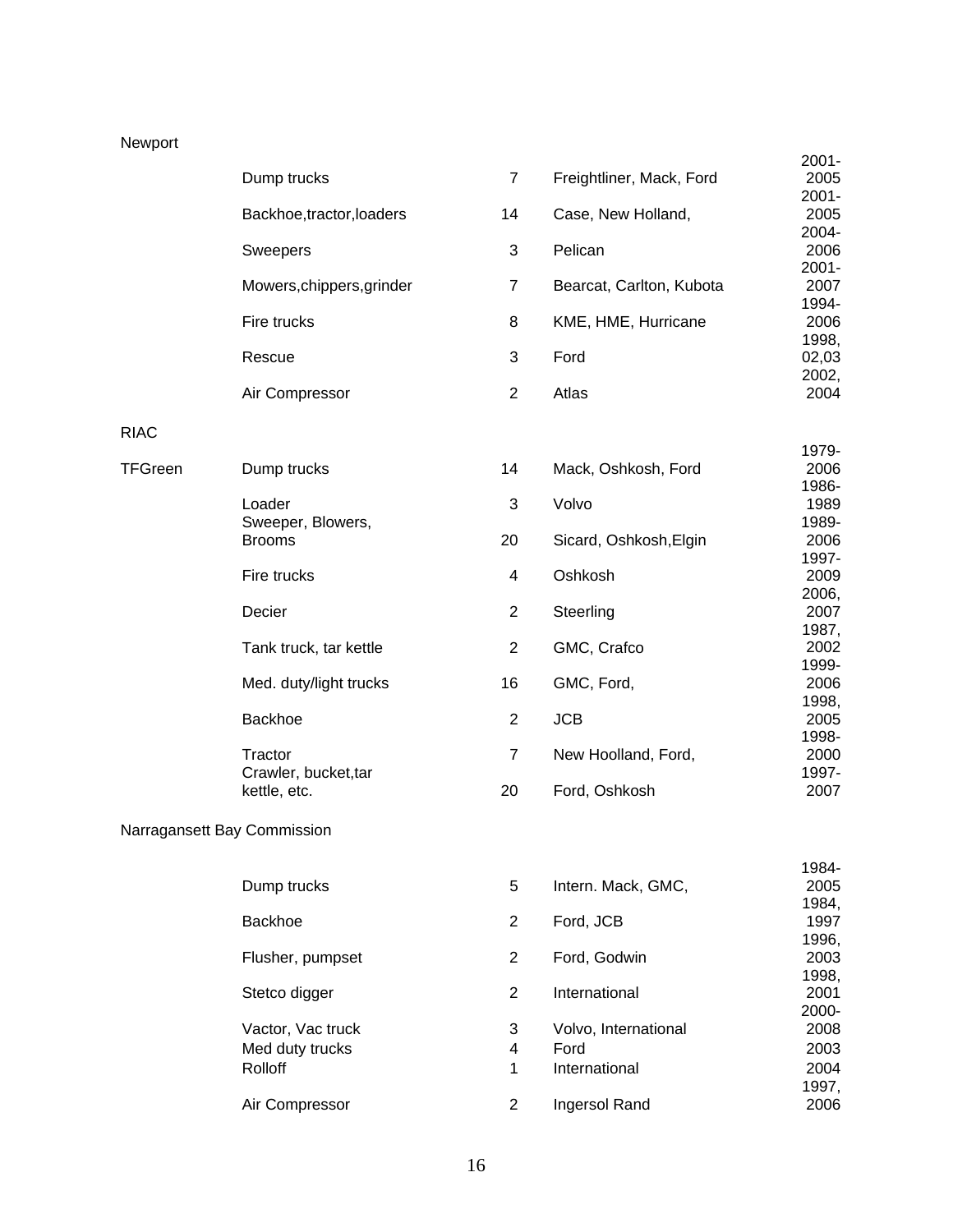| Skid loader | John Deere | 2001 |
|-------------|------------|------|
| Generator   | Powerguard | 2005 |
| Forklift    | Mitsubishi | 2000 |

Total 1070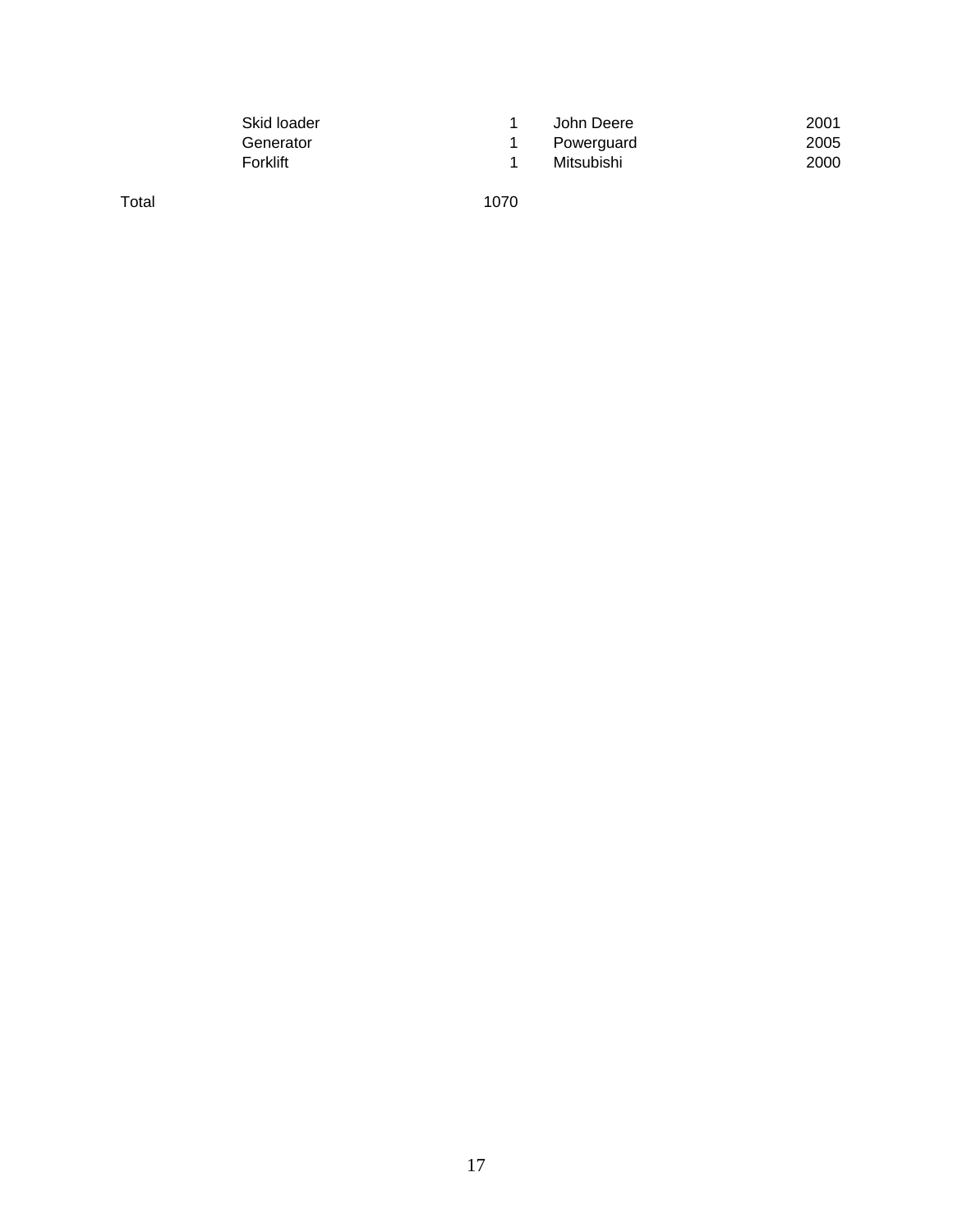| United States Environmental Protection Agency<br>Washington, DC 20460                                                                                                                                                                                                                                                                                                                                                                                                                                                   |                                                                                                                                                                                                                                                                                                                                                                                                                              |                       |  |  |  |  |  |  |  |
|-------------------------------------------------------------------------------------------------------------------------------------------------------------------------------------------------------------------------------------------------------------------------------------------------------------------------------------------------------------------------------------------------------------------------------------------------------------------------------------------------------------------------|------------------------------------------------------------------------------------------------------------------------------------------------------------------------------------------------------------------------------------------------------------------------------------------------------------------------------------------------------------------------------------------------------------------------------|-----------------------|--|--|--|--|--|--|--|
| <b>Preaward Compliance Review Report for</b><br>All Applicants and Recipients Requesting EPA Financial Assistance<br>Note: Read instructions on other side before completing form.                                                                                                                                                                                                                                                                                                                                      |                                                                                                                                                                                                                                                                                                                                                                                                                              |                       |  |  |  |  |  |  |  |
| Applicant/Recipient (Name, Address, State, Zip Code).<br>I.<br>RI Department of Environmental Management<br>235 Promenade Street                                                                                                                                                                                                                                                                                                                                                                                        |                                                                                                                                                                                                                                                                                                                                                                                                                              | DUNS No.<br>111441213 |  |  |  |  |  |  |  |
| Providence, RI 02908-5767<br>Is the applicant currently receiving EPA assistance?<br>$\Pi$ .                                                                                                                                                                                                                                                                                                                                                                                                                            |                                                                                                                                                                                                                                                                                                                                                                                                                              |                       |  |  |  |  |  |  |  |
| Yes                                                                                                                                                                                                                                                                                                                                                                                                                                                                                                                     |                                                                                                                                                                                                                                                                                                                                                                                                                              |                       |  |  |  |  |  |  |  |
| $\overline{\text{III}}$ .<br>instructions on reverse side.)<br>None                                                                                                                                                                                                                                                                                                                                                                                                                                                     | List all civil rights lawsuits and administrative complaints pending against the applicant/recipient that allege discrimination based on race,<br>color, national origin, sex, age, or disability. (Do not include employment complaints not covered by 40 C.F.R. Parts 5 and 7. See                                                                                                                                         |                       |  |  |  |  |  |  |  |
| IV.<br>None                                                                                                                                                                                                                                                                                                                                                                                                                                                                                                             | List all civil rights lawsuits and administrative complaints decided against the applicant/recipient within the last year that allege<br>discrimination based on race, color, national origin, sex, age, or disability and enclose a copy of all decisions. Please describe all corrective<br>action taken. (Do not include employment complaints not covered by 40 C.F.R. Parts 5 and 7. See instructions on reverse side.) |                       |  |  |  |  |  |  |  |
| V.<br>None                                                                                                                                                                                                                                                                                                                                                                                                                                                                                                              | List all civil rights compliance reviews of the applicant/recipient conducted by any agency within the last two years and enclose a copy of the<br>review and any decisions, orders, or agreements based on the review. Please describe any corrective action taken. $(40 \text{ C.F.R.} \$ $(7.80 \text{ (c)}(3))$                                                                                                          |                       |  |  |  |  |  |  |  |
| VI.                                                                                                                                                                                                                                                                                                                                                                                                                                                                                                                     | Is the applicant requesting EPA assistance for new construction? If no, proceed to VII; if yes, answer (a) and/or (b) below.                                                                                                                                                                                                                                                                                                 |                       |  |  |  |  |  |  |  |
| No.<br>a. If the grant is for new construction, will all new facilities or alterations to existing facilities be designed and constructed to be readily<br>accessible to and usable by persons with disabilities? If yes, proceed to VII; if no, proceed to VI(b).<br>b. If the grant is for new construction and the new facilities or alterations to existing facilities will not be readily accessible to and usable by<br>persons with disabilities, explain how a regulatory exception (40 C.F.R. § 7.70) applies. |                                                                                                                                                                                                                                                                                                                                                                                                                              |                       |  |  |  |  |  |  |  |
| VII.*<br>Does the applicant/recipient provide initial and continuing notice that it does not discriminate on the basis of race, color, national origin, sex,<br>age, or disability in its programs or activities? (40 C.F.R. § 5.140 and § 7.95)                                                                                                                                                                                                                                                                        |                                                                                                                                                                                                                                                                                                                                                                                                                              |                       |  |  |  |  |  |  |  |
| Yes<br>a. Do the methods of notice accommodate those with impaired vision or hearing? Yes<br>b. Is the notice posted in a prominent place in the applicant's offices or facilities or, for education programs and activities, in appropriate<br>periodicals and other written communications? Yes<br>c. Does the notice identify a designated civil rights coordinator? Yes                                                                                                                                             |                                                                                                                                                                                                                                                                                                                                                                                                                              |                       |  |  |  |  |  |  |  |
| VIII.*<br>$(40 \text{ C.F.R. } § 7.85(a))$<br>Yes                                                                                                                                                                                                                                                                                                                                                                                                                                                                       | Does the applicant/recipient maintain demographic data on the race, color, national origin, sex, age, or handicap of the population it serves?                                                                                                                                                                                                                                                                               |                       |  |  |  |  |  |  |  |
| IX.*<br>(40 C.F.R. Part 7, E.O. 13166)<br>Yes                                                                                                                                                                                                                                                                                                                                                                                                                                                                           | Does the applicant/recipient have a policy/procedure for providing access to services for persons with limited English proficiency?                                                                                                                                                                                                                                                                                          |                       |  |  |  |  |  |  |  |
| $X^*$<br>number of the designated coordinator.<br>N/A                                                                                                                                                                                                                                                                                                                                                                                                                                                                   | If the applicant/recipient is an education program or activity, or has 15 or more employees, has it designated an employee to coordinate its<br>compliance with 40 C.F.R. Parts 5 and 7? Provide the name, title, position, mailing address, e-mail address, fax number, and telephone                                                                                                                                       |                       |  |  |  |  |  |  |  |
| $\mathbf{XI}^*$<br>for, or a copy of, the procedures.<br>N/A                                                                                                                                                                                                                                                                                                                                                                                                                                                            | If the applicant/recipient is an education program or activity, or has 15 or more employees, has it adopted grievance procedures that assure<br>the prompt and fair resolution of complaints that allege a violation of 40 C.F.R. Parts 5 and 7? Provide a legal citation or Internet address                                                                                                                                |                       |  |  |  |  |  |  |  |
| For the Applicant/Recipient                                                                                                                                                                                                                                                                                                                                                                                                                                                                                             |                                                                                                                                                                                                                                                                                                                                                                                                                              |                       |  |  |  |  |  |  |  |
| I certify that the statements I have made on this form and all attachments thereto are true, accurate and complete. I acknowledge that any knowingly<br>false or misleading statement may be punishable by fine or imprisonment or both under applicable law. I assure that I will fully comply with all<br>applicable civil rights statutes and EPA regulations.                                                                                                                                                       |                                                                                                                                                                                                                                                                                                                                                                                                                              |                       |  |  |  |  |  |  |  |
| A. Signature of Authorized Official                                                                                                                                                                                                                                                                                                                                                                                                                                                                                     | B. Title of Authorized Official                                                                                                                                                                                                                                                                                                                                                                                              | C. Date               |  |  |  |  |  |  |  |
| Jenence Hray                                                                                                                                                                                                                                                                                                                                                                                                                                                                                                            | Asst. Director for Air, Waste and Compliance                                                                                                                                                                                                                                                                                                                                                                                 | 19 March 2009         |  |  |  |  |  |  |  |
|                                                                                                                                                                                                                                                                                                                                                                                                                                                                                                                         | For the U.S. Environmental Protection Agency                                                                                                                                                                                                                                                                                                                                                                                 |                       |  |  |  |  |  |  |  |
| I have reviewed the information provided by the applicant/recipient and hereby certify that the applicant/recipient has submitted all preaward<br>compliance information required by 40 C.F.R. Parts 5 and 7; that based on the information submitted, this application satisfies the preaward provisions<br>of 40 C.F.R. Parts 5 and 7; and that the applicant has given assurance that it will fully comply with all applicable civil rights statutes and EPA<br>regulations.                                         |                                                                                                                                                                                                                                                                                                                                                                                                                              |                       |  |  |  |  |  |  |  |
| Signature of Authorized EPA Official<br>А.                                                                                                                                                                                                                                                                                                                                                                                                                                                                              | B. Title of Authorized EPA Official                                                                                                                                                                                                                                                                                                                                                                                          | C. Date               |  |  |  |  |  |  |  |
| See ** note on reverse side.<br>$EDA$ Form $4700A$ (Boy $03/2008$ ) Brovious oditions are obtained                                                                                                                                                                                                                                                                                                                                                                                                                      |                                                                                                                                                                                                                                                                                                                                                                                                                              |                       |  |  |  |  |  |  |  |

EPA Form 4700-4 (Rev. 03/2008). Previous editions are obsolete.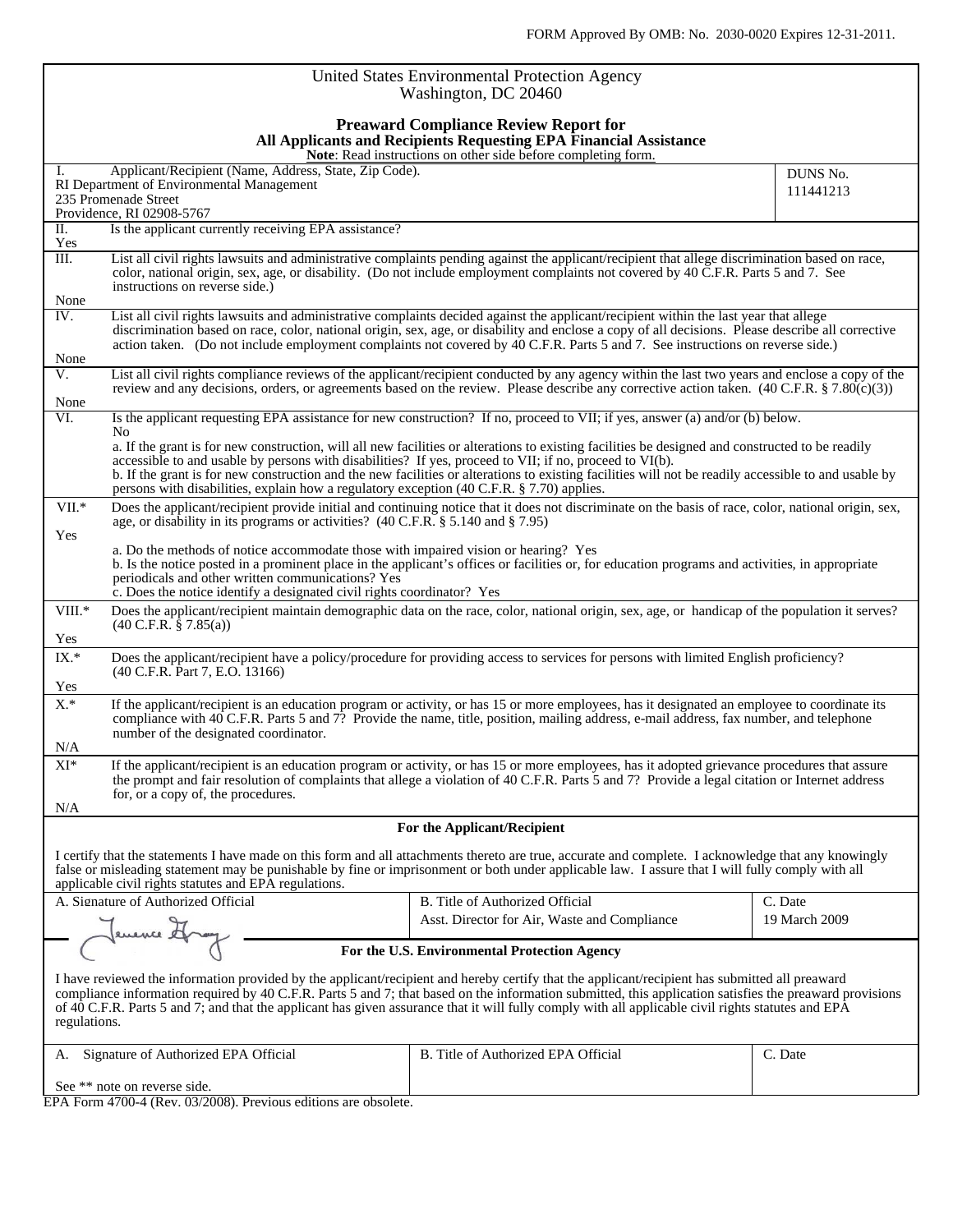#### **Instructions for EPA FORM 4700-4 (Rev. 03/2008)**

#### **General**

Recipients of Federal financial assistance from the U.S. Environmental Protection Agency must comply with the following statutes and regulations.

Title VI of the Civil Rights Acts of 1964 provides that no person in the United States shall, on the grounds of race, color, or national origin, be excluded from participation in, be denied the benefits of, or be subjected to discrimination under any program or activity receiving Federal financial assistance. The Act goes on to explain that the statute shall not be construed to authorize action with respect to any employment practice of any employer, employment agency, or labor organization (except where the primary objective of the Federal financial assistance is to provide employment).

Section 13 of the 1972 Amendments to the Federal Water Pollution Control Act provides that no person in the United States shall on the ground of sex, be excluded from participation in, be denied the benefits of, or be subjected to discrimination under the Federal Water Pollution Control Act, as amended. Employment discrimination on the basis of sex is prohibited in all such programs or activities.

Section 504 of the Rehabilitation Act of 1973 provides that no otherwise qualified individual with a disability in the United States shall solely by reason of disability be excluded from participation in, be denied the benefits of, or be subjected to discrimination under any program or activity receiving Federal financial assistance. Employment discrimination on the basis of disability is prohibited in all such programs or activities.

The Age Discrimination Act of 1975 provides that no person on the basis of age shall be excluded from participation under any program or activity receiving Federal financial assistance. Employment discrimination is not covered. Age discrimination in employment is prohibited by the Age Discrimination in Employment Act administered by the Equal Employment Opportunity Commission.

Title IX of the Education Amendments of 1972 provides that no person in the United States on the basis of sex shall be excluded from participation in, be denied the benefits of, or be subjected to discrimination under any education program or activity receiving Federal financial assistance. Employment discrimination on the basis of sex is prohibited in all such education programs or activities. Note: an education program or activity is not limited to only those conducted by a formal institution.

40 C.F.R. Part 5 implements Title IX of the Education Amendments of 1972.

40 C.F.R. Part 7 implements Title VI of the Civil Rights Act of 1964, Section 13 of the 1972 Amendments to the Federal Water Pollution Control Act, and Section 504 of The Rehabilitation Act of 1973.

The Executive Order 13166 (E.O. 13166) entitled; "Improving Access to Services for Persons with Limited English Proficiency" requires Federal agencies work to ensure that recipients of Federal financial assistance provide meaningful access to their LEP applicants and beneficiaries.

#### **Items**

"Applicant" means any entity that files an application or unsolicited proposal or otherwise requests EPA assistance. 40 C.F.R. §§ 5.105, 7.25.

"Recipient" means any entity, other than applicant, which will actually receive EPA assistance. 40 C.F.R. §§ 5.105, 7.25.

"Civil rights lawsuits and administrative complaints" means any lawsuit or administrative complaint alleging discrimination on the basis of race, color, national origin, sex, age, or disability pending or decided against the applicant and/or entity which actually benefits from the grant, but excluding employment complaints not covered by 40 C.F.R. Parts 5 and 7. For example, if a city is the named applicant but the grant will actually benefit the Department of Sewage, civil rights lawsuits involving both the city and the Department of Sewage should be listed.

"Civil rights compliance review" means any review assessing the applicant's and/or recipient's compliance with laws prohibiting discrimination on the basis of race, color, national origin, sex, age, or disability.

Submit this form with the original and required copies of applications, requests for extensions, requests for increase of funds, etc. Updates of information are all that are required after the initial application submission.

If any item is not relevant to the project for which assistance is requested, write "NA" for "Not Applicable."

In the event applicant is uncertain about how to answer any questions, EPA program officials should be contacted for clarification.

\* Questions VII – XI are for informational use only and will not affect an applicant's grant status. However, applicants should answer all questions on this form. (40 C.F.R. Parts 5 and 7).

\*\* Note: Signature appears in the Approval Section of the EPA Comprehensive Administrative Review For Grants/Cooperative Agreements & Continuation/Supplemental Awards form.

Approval indicates, in the reviewer's opinion, questions I – VI of Form  $4700-4$  comply with the preaward administrative requirements for EPA assistance.

#### **"Burden Disclosure Statement"**

EPA estimates public reporting burden for the preparation of this form to average 30 minutes per response. This estimate includes the time for reviewing instructions, gathering and maintaining the data needed and completing and reviewing the form. Send comments regarding the burden estimate, including suggestions for reducing this burden, to U.S. EPA, Attn: Collection Strategies Division (MC 2822T), Office of Information Collection, 1200 Pennsylvania Ave., NW, Washington, D.C. 20460; and to the Office of Information and Regulatory Affairs, Office of Management and Budget, Washington, D.C. 20503.

The information on this form is required to enable the U.S. Environmental Protection Agency to determine whether applicants and prospective recipients are developing projects, programs and activities on a nondiscriminatory basis as required by the above statutes and regulations.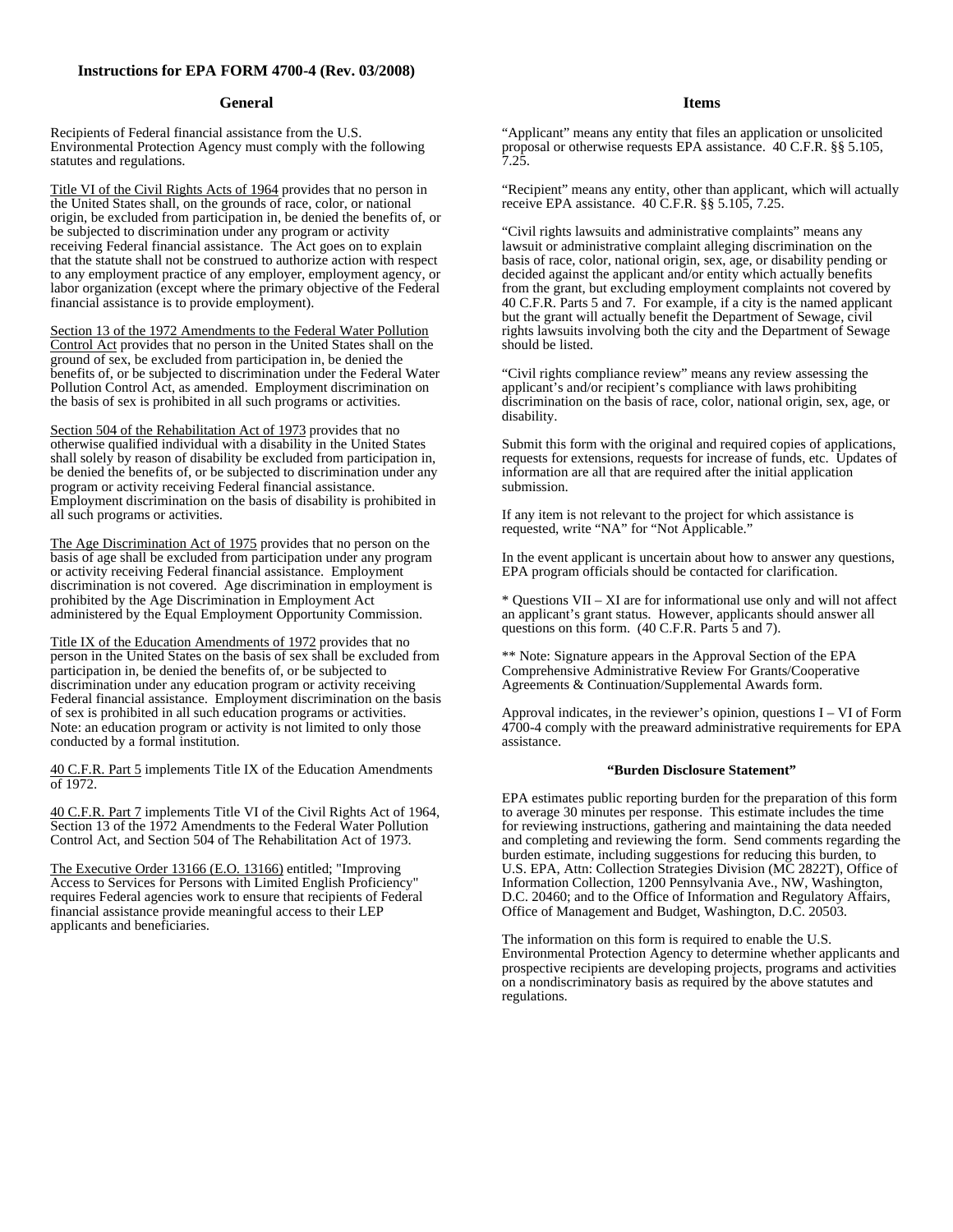OMB Number: 4040-0004 Expiration Date: 07/31/2009

| <b>Application for Federal Assistance SF-424</b>                                                 |                                  | Version 02                                   |  |  |  |  |
|--------------------------------------------------------------------------------------------------|----------------------------------|----------------------------------------------|--|--|--|--|
| * 1. Type of Submission:                                                                         | * 2. Type of Application:        | * If Revision, select appropriate letter(s): |  |  |  |  |
| Preapplication<br>็∐'                                                                            | $\triangledown$ New              |                                              |  |  |  |  |
| D Application                                                                                    | Continuation                     | * Other (Specify)                            |  |  |  |  |
| Changed/Corrected Application<br>l I                                                             | Revision                         |                                              |  |  |  |  |
| * 3. Date Received:                                                                              | 4. Applicant Identifier:         |                                              |  |  |  |  |
| Completed by Grants.gov upon submission.                                                         |                                  |                                              |  |  |  |  |
| 5a. Federal Entity Identifier:                                                                   |                                  | * 5b. Federal Award Identifier:              |  |  |  |  |
|                                                                                                  |                                  |                                              |  |  |  |  |
| State Use Only:                                                                                  |                                  |                                              |  |  |  |  |
| 6. Date Received by State:                                                                       | 7. State Application Identifier: |                                              |  |  |  |  |
| 8. APPLICANT INFORMATION:                                                                        |                                  |                                              |  |  |  |  |
| * a. Legal Name: Rhode Island Department of Environmental Management                             |                                  |                                              |  |  |  |  |
| * b. Employer/Taxpayer Identification Number (EIN/TIN):                                          |                                  | * c. Organizational DUNS:                    |  |  |  |  |
| 05-6000522                                                                                       |                                  | 111441213                                    |  |  |  |  |
| d. Address:                                                                                      |                                  |                                              |  |  |  |  |
| 235 Promenade Street<br>Street1:                                                                 |                                  |                                              |  |  |  |  |
| Street2:                                                                                         |                                  |                                              |  |  |  |  |
| * City:<br>Providence                                                                            |                                  |                                              |  |  |  |  |
| County:                                                                                          |                                  |                                              |  |  |  |  |
| * State:<br>Rhode Island                                                                         |                                  |                                              |  |  |  |  |
| Province:                                                                                        |                                  |                                              |  |  |  |  |
| US<br>* Country:                                                                                 |                                  |                                              |  |  |  |  |
| * Zip / Postal Code:<br>02908-5767                                                               |                                  |                                              |  |  |  |  |
| e. Organizational Unit:                                                                          |                                  |                                              |  |  |  |  |
| Department Name:                                                                                 |                                  | Division Name:                               |  |  |  |  |
| Department of Environmental Management                                                           |                                  | Office of Air Resources                      |  |  |  |  |
| f. Name and contact information of person to be contacted on matters involving this application: |                                  |                                              |  |  |  |  |
| Prefix:                                                                                          | * First Name:                    | Frank                                        |  |  |  |  |
| Middle Name: B.                                                                                  |                                  |                                              |  |  |  |  |
| * Last Name:<br>Stevenson                                                                        |                                  |                                              |  |  |  |  |
| Suffix:<br> P.E.                                                                                 |                                  |                                              |  |  |  |  |
| <b>Supervising Air Quality Specialist</b><br>Title:                                              |                                  |                                              |  |  |  |  |
| Organizational Affiliation:                                                                      |                                  |                                              |  |  |  |  |
|                                                                                                  |                                  |                                              |  |  |  |  |
| 401-222-2017<br>* Telephone Number:<br>Fax Number:<br>401-222-2808 ext 7021                      |                                  |                                              |  |  |  |  |
| Email:<br>frank.stevenson@dem.ri.gov                                                             |                                  |                                              |  |  |  |  |
|                                                                                                  |                                  |                                              |  |  |  |  |
|                                                                                                  |                                  |                                              |  |  |  |  |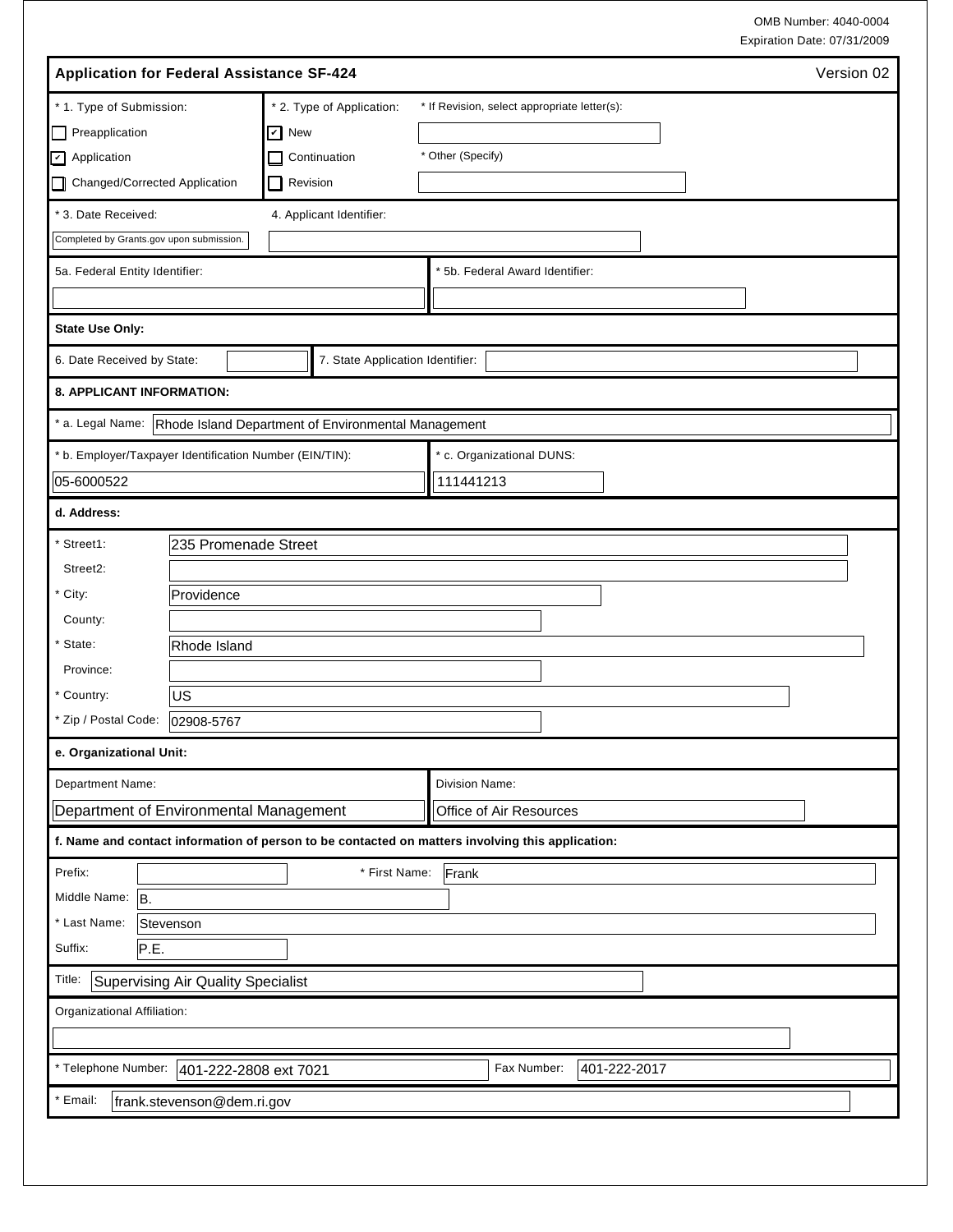| OMB Number: 4040-0004       |
|-----------------------------|
| Expiration Date: 07/31/2006 |

|                                                                                | Expiration Date: 07/31/2006 |
|--------------------------------------------------------------------------------|-----------------------------|
| <b>Application for Federal Assistance SF-424</b>                               | Version 02                  |
| 9. Type of Applicant 1: Select Applicant Type:                                 |                             |
| $\overline{\mathsf{A}}$                                                        |                             |
| Type of Applicant 2: Select Applicant Type:                                    |                             |
|                                                                                |                             |
| Type of Applicant 3: Select Applicant Type:                                    |                             |
| * Other (specify):                                                             |                             |
|                                                                                |                             |
| * 10. Name of Federal Agency:                                                  |                             |
| <b>Environmental Protection Agency</b>                                         |                             |
| 11. Catalog of Federal Domestic Assistance Number:                             |                             |
| 66.040                                                                         |                             |
| <b>CFDA Title:</b>                                                             |                             |
| State Clean Diesel Grant Program                                               |                             |
| * 12. Funding Opportunity Number:                                              |                             |
|                                                                                |                             |
| * Title:                                                                       |                             |
| Recovery Act Funding for State Clean Diesel Grant Program                      |                             |
| 13. Competition Identification Number:                                         |                             |
|                                                                                |                             |
| Title:                                                                         |                             |
|                                                                                |                             |
|                                                                                |                             |
|                                                                                |                             |
| 14. Areas Affected by Project (Cities, Counties, States, etc.):                |                             |
| State of Rhode Island                                                          |                             |
|                                                                                |                             |
|                                                                                |                             |
| * 15. Descriptive Title of Applicant's Project:                                |                             |
| <b>Diesel Emissions Reduction Program</b>                                      |                             |
|                                                                                |                             |
| Attach supporting documents as specified in agency instructions.               |                             |
| <b>Delete Attachments</b><br><b>Add Attachments</b><br><b>View Attachments</b> |                             |
|                                                                                |                             |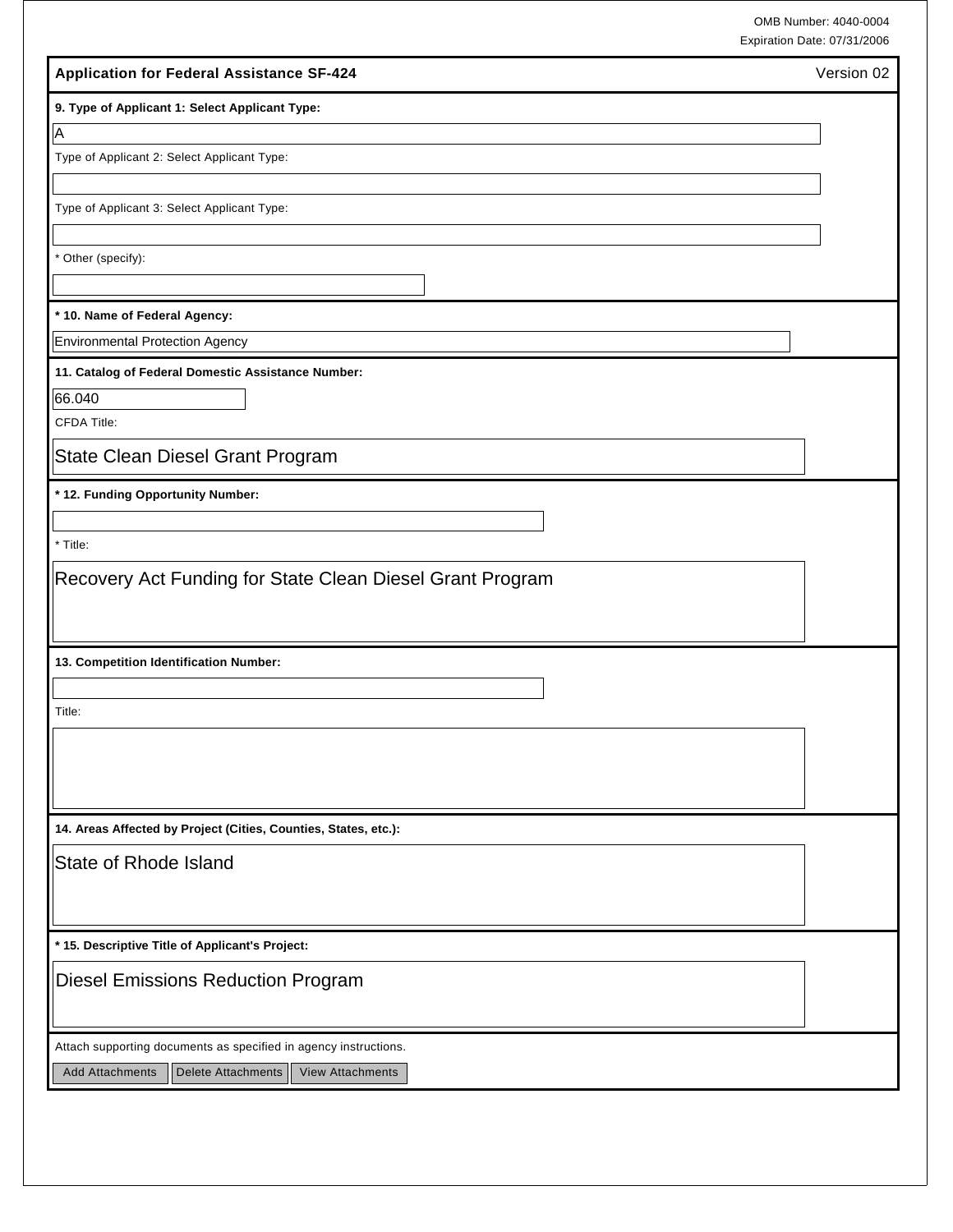OMB Number: 4040-0004 Expiration Date: 07/31/2006

|                                   | <b>Application for Federal Assistance SF-424</b>                                                                                                                                                                                                                                                                                                                                                                                                                                                                |                        |                       |                   |             |                              |        | Version 02                          |
|-----------------------------------|-----------------------------------------------------------------------------------------------------------------------------------------------------------------------------------------------------------------------------------------------------------------------------------------------------------------------------------------------------------------------------------------------------------------------------------------------------------------------------------------------------------------|------------------------|-----------------------|-------------------|-------------|------------------------------|--------|-------------------------------------|
|                                   | 16. Congressional Districts Of:                                                                                                                                                                                                                                                                                                                                                                                                                                                                                 |                        |                       |                   |             |                              |        |                                     |
| * a. Applicant                    | RI-all                                                                                                                                                                                                                                                                                                                                                                                                                                                                                                          |                        |                       |                   |             | * b. Program/Project         | RI-all |                                     |
|                                   | Attach an additional list of Program/Project Congressional Districts if needed.                                                                                                                                                                                                                                                                                                                                                                                                                                 |                        |                       |                   |             |                              |        |                                     |
|                                   |                                                                                                                                                                                                                                                                                                                                                                                                                                                                                                                 |                        | <b>Add Attachment</b> | Delete Attachment |             | View Attachmen               |        |                                     |
| 17. Proposed Project:             |                                                                                                                                                                                                                                                                                                                                                                                                                                                                                                                 |                        |                       |                   |             |                              |        |                                     |
| * a. Start Date:                  | 4/20/2009                                                                                                                                                                                                                                                                                                                                                                                                                                                                                                       |                        |                       |                   |             | * b. End Date: 9/30/10       |        |                                     |
| 18. Estimated Funding (\$):       |                                                                                                                                                                                                                                                                                                                                                                                                                                                                                                                 |                        |                       |                   |             |                              |        |                                     |
| * a. Federal                      |                                                                                                                                                                                                                                                                                                                                                                                                                                                                                                                 |                        | \$1,730,000.00        |                   |             |                              |        |                                     |
| * b. Applicant                    |                                                                                                                                                                                                                                                                                                                                                                                                                                                                                                                 |                        |                       |                   |             |                              |        |                                     |
| * c. State                        |                                                                                                                                                                                                                                                                                                                                                                                                                                                                                                                 |                        |                       |                   |             |                              |        |                                     |
| * d. Local                        |                                                                                                                                                                                                                                                                                                                                                                                                                                                                                                                 |                        |                       |                   |             |                              |        |                                     |
| * e. Other                        |                                                                                                                                                                                                                                                                                                                                                                                                                                                                                                                 |                        |                       |                   |             |                              |        |                                     |
| * f. Program Income               |                                                                                                                                                                                                                                                                                                                                                                                                                                                                                                                 |                        |                       |                   |             |                              |        |                                     |
| * g. TOTAL                        |                                                                                                                                                                                                                                                                                                                                                                                                                                                                                                                 |                        | \$1,730,000.00        |                   |             |                              |        |                                     |
|                                   | * 19. Is Application Subject to Review By State Under Executive Order 12372 Process?                                                                                                                                                                                                                                                                                                                                                                                                                            |                        |                       |                   |             |                              |        |                                     |
|                                   | a. This application was made available to the State under the Executive Order 12372 Process for review on                                                                                                                                                                                                                                                                                                                                                                                                       |                        |                       |                   |             |                              |        |                                     |
|                                   | $\Box$ b. Program is subject to E.O. 12372 but has not been selected by the State for review.                                                                                                                                                                                                                                                                                                                                                                                                                   |                        |                       |                   |             |                              |        |                                     |
|                                   | $\Box$ c. Program is not covered by E.O. 12372.                                                                                                                                                                                                                                                                                                                                                                                                                                                                 |                        |                       |                   |             |                              |        |                                     |
|                                   |                                                                                                                                                                                                                                                                                                                                                                                                                                                                                                                 |                        |                       |                   |             |                              |        |                                     |
|                                   | * 20. Is the Applicant Delinquent On Any Federal Debt? (If "Yes", provide explanation.)                                                                                                                                                                                                                                                                                                                                                                                                                         |                        |                       |                   |             |                              |        |                                     |
| $\Box$ Yes                        | $\boxed{\mathbf{v}}$ No                                                                                                                                                                                                                                                                                                                                                                                                                                                                                         | Explanation            |                       |                   |             |                              |        |                                     |
|                                   | 21. *By signing this application, I certify (1) to the statements contained in the list of certifications** and (2) that the statements<br>herein are true, complete and accurate to the best of my knowledge. I also provide the required assurances** and agree to<br>comply with any resulting terms if I accept an award. I am aware that any false, fictitious, or fraudulent statements or claims<br>may subject me to criminal, civil, or administrative penalties. (U.S. Code, Title 218, Section 1001) |                        |                       |                   |             |                              |        |                                     |
| ☑ ** I AGREE                      |                                                                                                                                                                                                                                                                                                                                                                                                                                                                                                                 |                        |                       |                   |             |                              |        |                                     |
| specific instructions.            | ** The list of certifications and assurances, or an internet site where you may obtain this list, is contained in the announcement or agency                                                                                                                                                                                                                                                                                                                                                                    |                        |                       |                   |             |                              |        |                                     |
| <b>Authorized Representative:</b> |                                                                                                                                                                                                                                                                                                                                                                                                                                                                                                                 |                        |                       |                   |             |                              |        |                                     |
| Prefix:                           |                                                                                                                                                                                                                                                                                                                                                                                                                                                                                                                 |                        | * First Name:         |                   | Terrence    |                              |        |                                     |
| Middle Name:                      |                                                                                                                                                                                                                                                                                                                                                                                                                                                                                                                 |                        |                       |                   |             |                              |        |                                     |
| * Last Name:                      | Gray                                                                                                                                                                                                                                                                                                                                                                                                                                                                                                            |                        |                       |                   |             |                              |        |                                     |
| Suffix:                           |                                                                                                                                                                                                                                                                                                                                                                                                                                                                                                                 |                        |                       |                   |             |                              |        |                                     |
| * Title:                          | Assistant Director for Air, Waste and Compliance                                                                                                                                                                                                                                                                                                                                                                                                                                                                |                        |                       |                   |             |                              |        |                                     |
| * Telephone Number:               |                                                                                                                                                                                                                                                                                                                                                                                                                                                                                                                 | 401-222-4700 ext. 7100 |                       |                   | Fax Number: | 401-222-3162                 |        |                                     |
| * Email:                          | terry.gray@dem.ri.gov                                                                                                                                                                                                                                                                                                                                                                                                                                                                                           |                        |                       |                   |             |                              |        |                                     |
|                                   | * Signature of Authorized Representative:                                                                                                                                                                                                                                                                                                                                                                                                                                                                       |                        | Jenence Hray          |                   |             | * Date Signed: 19 March 2009 |        |                                     |
|                                   | Authorized for Local Reproduction                                                                                                                                                                                                                                                                                                                                                                                                                                                                               |                        |                       |                   |             |                              |        | Standard Form 424 (Revised 10/2005) |
|                                   |                                                                                                                                                                                                                                                                                                                                                                                                                                                                                                                 |                        |                       |                   |             |                              |        | Prescribed by OMB Circular A-102    |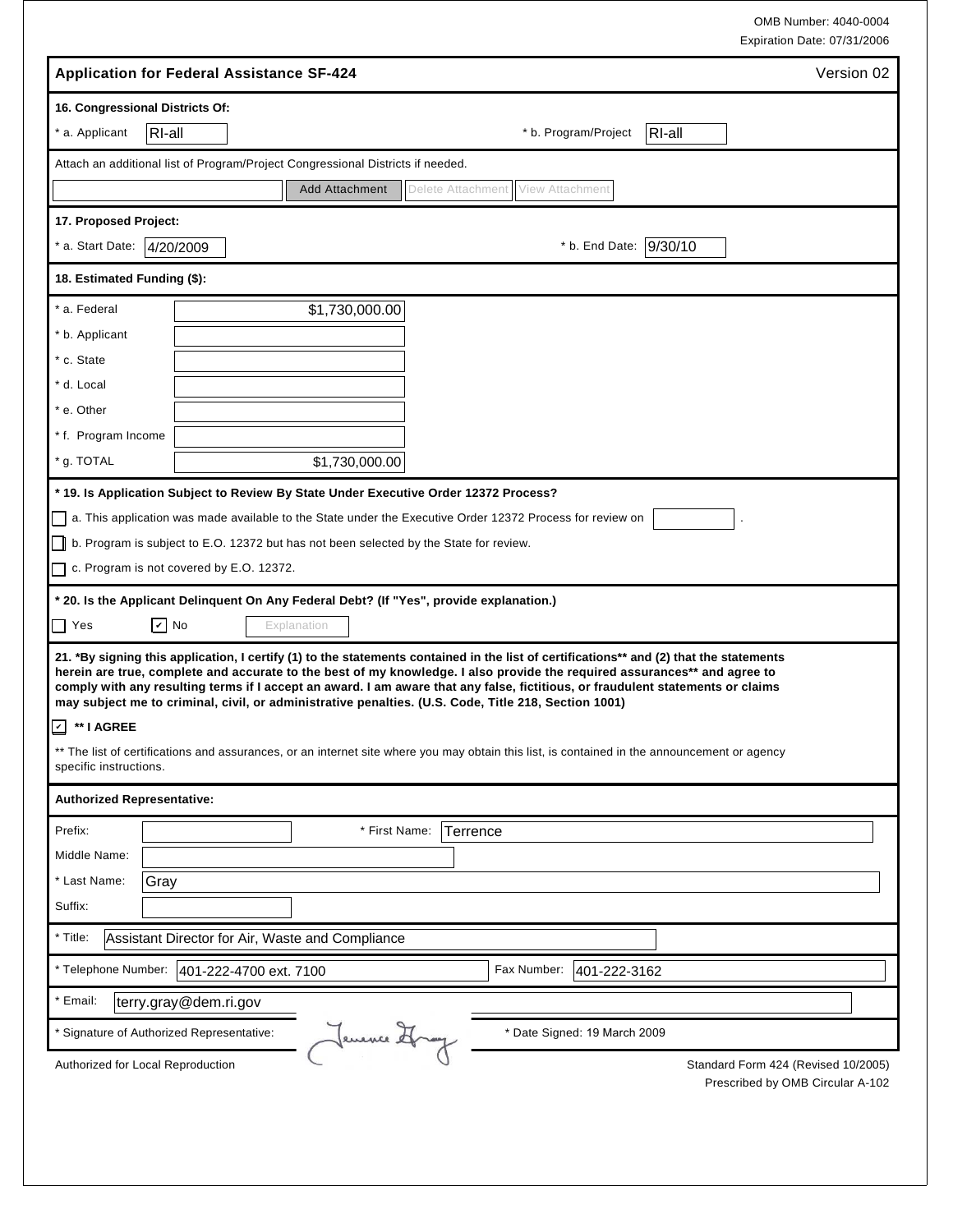#### **Application for Federal Assistance SF-424**

#### **\* Applicant Federal Debt Delinquency Explanation**

The following field should contain an explanation if the Applicant organization is delinquent on any Federal Debt. Maximum number of characters that can be entered is 4,000. Try and avoid extra spaces and carriage returns to maximize the availability of space.

NA

Version 02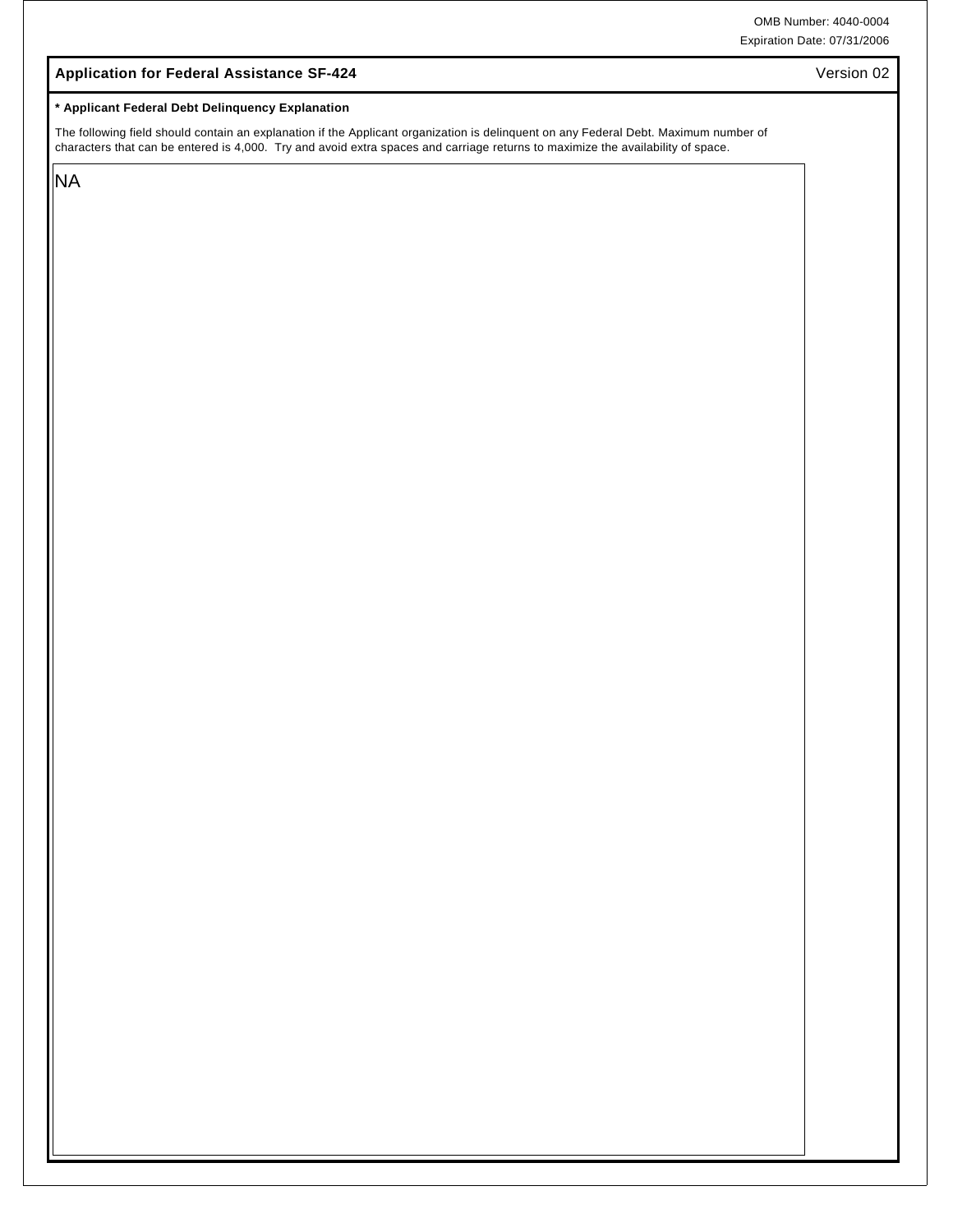# **BUDGET INFORMATION - Non-Construction Programs** OMB Approval No. 0348-0044

|                                  |                                                  |                       |                                    |     | <b>SECTION A - BUDGET SUMMARY</b>          |     |              |                     |                       |                |              |
|----------------------------------|--------------------------------------------------|-----------------------|------------------------------------|-----|--------------------------------------------|-----|--------------|---------------------|-----------------------|----------------|--------------|
| <b>Grant Program</b><br>Function | Catalog of Federal<br><b>Domestic Assistance</b> |                       | <b>Estimated Unobligated Funds</b> |     |                                            |     |              |                     | New or Revised Budget |                |              |
| or Activity                      | Number                                           |                       | Federal                            |     | Non-Federal                                |     | Federal      |                     | Non-Federal           |                | Total        |
| (a)                              | (b)                                              |                       | (c)                                |     | (d)                                        |     | (e)          |                     | (f)                   |                | (g)          |
| 1. Clean Diesel                  | 66040                                            | $\sqrt{3}$            |                                    | \$  |                                            | \$  | 1,730,000.00 | \$                  |                       | $\mathfrak{S}$ | 1,730,000.00 |
| 2.                               |                                                  |                       |                                    |     |                                            |     |              |                     |                       |                | 0.00         |
| 3.                               |                                                  |                       |                                    |     |                                            |     |              |                     |                       |                | 0.00         |
| 4.                               |                                                  |                       |                                    |     |                                            |     |              |                     |                       |                | 0.00         |
| Totals<br>5.                     |                                                  | $\sqrt{3}$            | $0.00 ^{\$}$                       |     | $0.00 ^{\$}$                               |     | 1,730,000.00 | $\big  \mathbf{\$}$ | 0.00                  | \$             | 1,730,000.00 |
|                                  |                                                  |                       |                                    |     | <b>SECTION B - BUDGET CATEGORIES</b>       |     |              |                     |                       |                |              |
| 6. Object Class Categories       |                                                  |                       |                                    |     | <b>GRANT PROGRAM, FUNCTION OR ACTIVITY</b> |     |              |                     |                       |                | Total        |
|                                  |                                                  | (1)                   |                                    | (2) |                                            | (3) |              |                     |                       |                | (5)          |
| a. Personnel                     |                                                  | $\mathfrak{S}$        | 0.00                               | \$  |                                            | \$  |              | $\frac{1}{2}$       |                       | $\mathfrak{S}$ | 0.00         |
| b. Fringe Benefits               |                                                  |                       | 0.00                               |     |                                            |     |              |                     |                       |                | 0.00         |
| c. Travel                        |                                                  |                       | 5,000.00                           |     |                                            |     |              |                     |                       |                | 5,000.00     |
| d. Equipment                     |                                                  |                       | 595,375.00                         |     |                                            |     |              |                     |                       |                | 595,375.00   |
| e. Supplies                      |                                                  |                       | 761,000.00                         |     |                                            |     |              |                     |                       |                | 761,000.00   |
| f. Contractual                   |                                                  |                       | 263,500.00                         |     |                                            |     |              |                     |                       |                | 263,500.00   |
| g. Construction                  |                                                  |                       |                                    |     |                                            |     |              |                     |                       |                | 0.00         |
| h. Other                         |                                                  |                       | 105,125.00                         |     |                                            |     |              |                     |                       |                | 105,125.00   |
|                                  | i. Total Direct Charges (sum of 6a-6h)           |                       | 1,730,000.00                       |     | 0.00                                       |     | 0.00         |                     | 0.00                  |                | 1,730,000.00 |
| j. Indirect Charges              |                                                  |                       |                                    |     |                                            |     |              |                     |                       |                | 0.00         |
| k. TOTALS (sum of 6i and 6j)     |                                                  | $\sqrt{3}$            | 1,730,000.00                       | \$  | 0.00                                       | \$  | 0.00         | \$                  | 0.00                  | \$             | 1,730,000.00 |
|                                  |                                                  |                       |                                    |     |                                            |     |              |                     |                       |                |              |
| 7. Program Income                |                                                  | $\boldsymbol{\theta}$ |                                    | \$  |                                            | \$  |              | $\frac{1}{2}$       |                       | $\frac{3}{2}$  | 0.00         |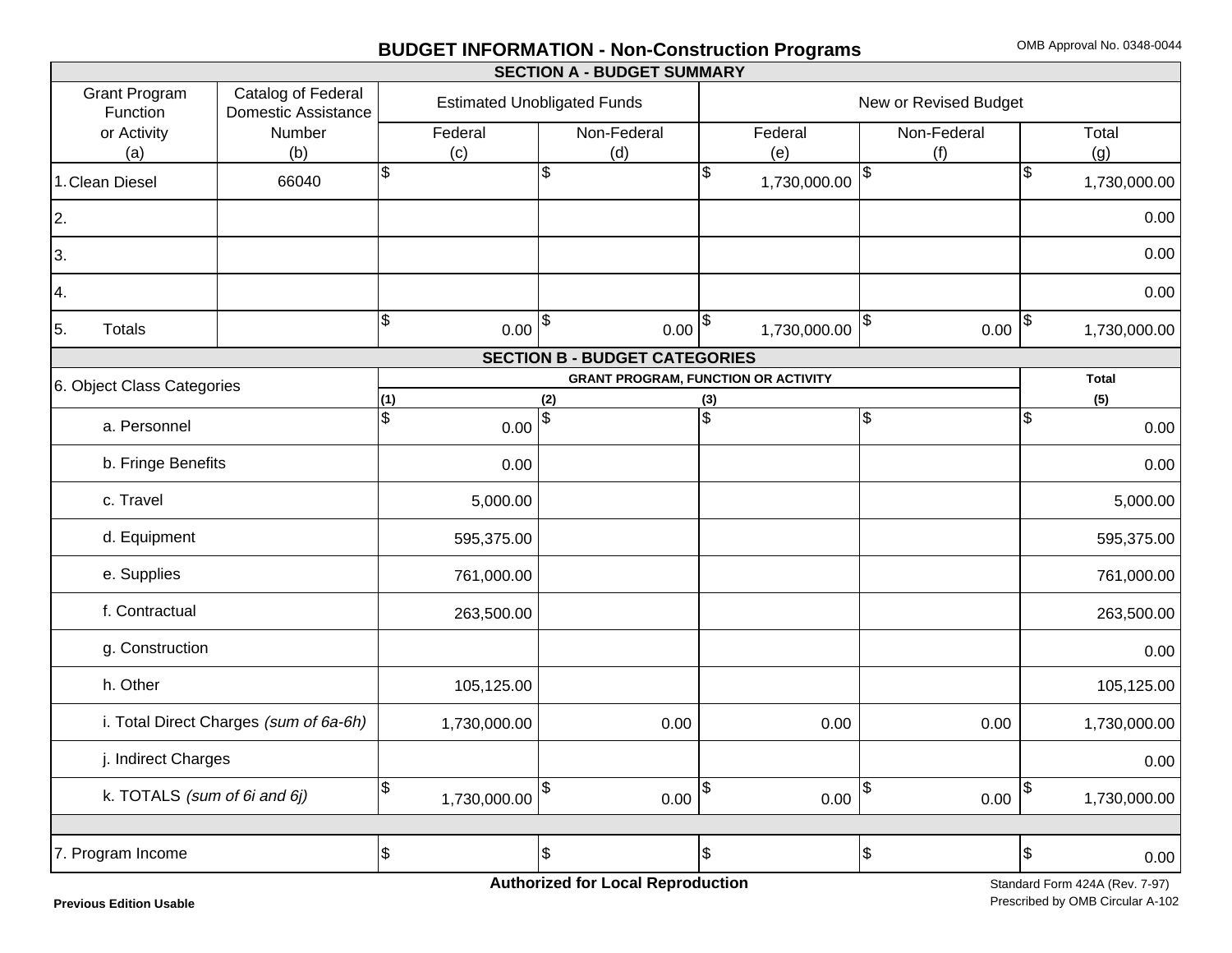|                                    |    |                           | <b>SECTION C - NON-FEDERAL RESOURCES</b>    |                           |                                                                                 |                   |               |             |
|------------------------------------|----|---------------------------|---------------------------------------------|---------------------------|---------------------------------------------------------------------------------|-------------------|---------------|-------------|
| (a) Grant Program                  |    |                           | (b) Applicant                               |                           | (c) State                                                                       | (d) Other Sources |               | (e) TOTALS  |
| 8.                                 |    |                           | \$                                          | $\boldsymbol{\mathsf{S}}$ |                                                                                 | \$                | $\frac{1}{2}$ | 0.00        |
| 9.                                 |    |                           |                                             |                           |                                                                                 |                   |               | 0.00        |
| 10.                                |    |                           |                                             |                           |                                                                                 |                   |               | 0.00        |
| 11.                                |    |                           |                                             |                           |                                                                                 |                   |               | 0.00        |
| 12. TOTAL (sum of lines 8-11)      |    |                           | \$<br>$0.00$ \$                             |                           | $0.00$  \$                                                                      | $0.00$ \$         |               | 0.00        |
|                                    |    |                           | <b>SECTION D - FORECASTED CASH NEEDS</b>    |                           |                                                                                 |                   |               |             |
|                                    |    | <b>Total for 1st Year</b> | <b>1st Quarter</b>                          |                           | 2nd Quarter                                                                     | 3rd Quarter       |               | 4th Quarter |
| 13. Federal                        | \$ | 1,730,000.00 \$           | 432,500.00 \$                               |                           | 432,500.00 \$                                                                   | 432,500.00        | $\sqrt{3}$    | 432,500.00  |
| 14. Non-Federal                    |    | 0.00                      |                                             |                           |                                                                                 |                   |               |             |
| 15. TOTAL (sum of lines 13 and 14) | \$ | 1,730,000.00 \$           | 432,500.00 \$                               |                           | 432,500.00 \$                                                                   | 432,500.00        | $\sqrt{3}$    | 432,500.00  |
|                                    |    |                           |                                             |                           | SECTION E - BUDGET ESTIMATES OF FEDERAL FUNDS NEEDED FOR BALANCE OF THE PROJECT |                   |               |             |
| (a) Grant Program                  |    |                           |                                             |                           | FUTURE FUNDING PERIODS (Years)                                                  |                   |               |             |
|                                    |    |                           | (b) First                                   |                           | (c) Second                                                                      | (d) Third         |               | (e) Fourth  |
| 16.                                |    |                           | \$                                          | \$                        |                                                                                 | \$                | \$            |             |
| 17.                                |    |                           |                                             |                           |                                                                                 |                   |               |             |
| 18.                                |    |                           |                                             |                           |                                                                                 |                   |               |             |
| 19.                                |    |                           |                                             |                           |                                                                                 |                   |               |             |
| 20. TOTAL (sum of lines 16-19)     |    |                           | \$<br>$0.00$ \\$                            |                           | $0.00$ \\$                                                                      | 0.00              | $\sqrt{3}$    | 0.00        |
|                                    |    |                           | <b>SECTION F - OTHER BUDGET INFORMATION</b> |                           |                                                                                 |                   |               |             |
| 21. Direct Charges:                |    |                           | 22. Indirect Charges:                       |                           |                                                                                 |                   |               |             |
| 23. Remarks:                       |    |                           |                                             |                           |                                                                                 |                   |               |             |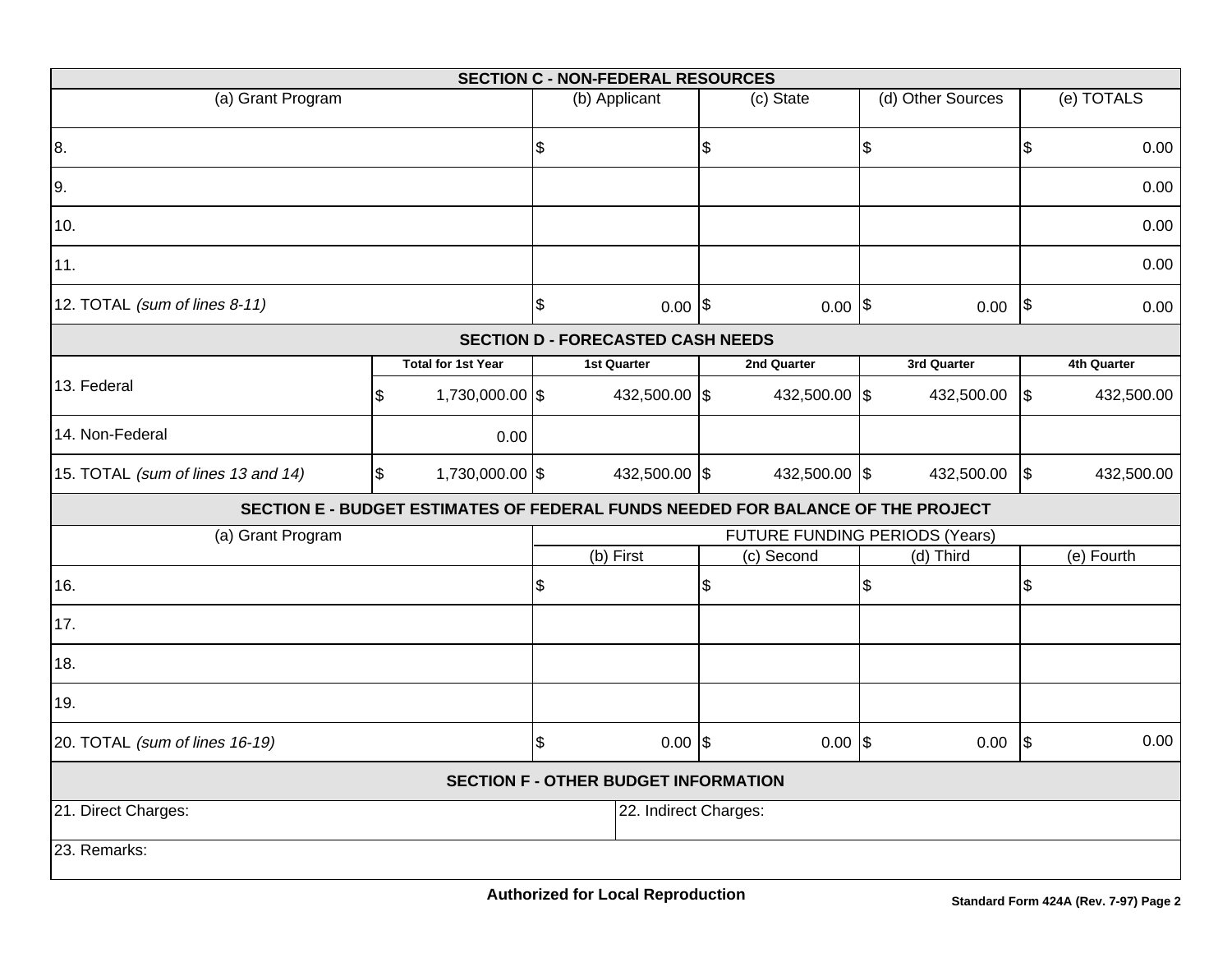**\_\_\_\_\_\_\_\_\_\_\_\_\_\_\_\_\_\_\_\_\_\_\_\_\_\_\_\_\_\_\_\_\_**  EPA Project Control Number

# **CERTIFICATION REGARDING LOBBYING**

**\_\_\_\_\_\_\_\_\_\_\_\_\_\_\_\_\_\_\_\_\_\_\_\_\_\_\_\_\_\_\_\_\_\_\_\_\_\_\_\_\_\_\_\_\_\_\_\_\_\_\_\_\_\_\_\_\_\_\_\_\_\_\_\_\_\_\_\_\_\_\_\_\_\_\_\_\_\_\_\_\_\_\_\_\_\_\_\_\_\_\_\_\_\_\_\_** 

# CERTIFICATION FOR CONTRACTS, GRANTS, **LOANS AND COOPERATIVE AGREEMENTS**

The undersigned certifies, to the best of his or her knowledge and belief, that:

(1) No Federal appropriated funds have been paid or will be paid, by or on behalf of the undersigned, to any person for influencing or attempting to influence an officer or employee of any agency, a Member of Congress, an officer or employee of Congress, or an employee of a Member of Congress in connection with the awarding of any Federal contract, the making of any Federal grant, the making of any Federal loan, the entering into of any cooperative agreement, and the extension, continuation, renewal, amendment, or modification of any Federal contract, grant, loan, or cooperative agreement.

(2) If any funds other than Federal appropriated funds have been paid or will be paid to any person for influencing or attempting to influence an officer or employee of any agency, a Member of Congress in connection with this Federal contract, grant, loan, or cooperative agreement, the undersigned shall complete and submit Standard Form-LLL, "Disclosure Form to Report Lobbying," in accordance with its instructions.

(3) The undersigned shall require that the language of this certification be included in the award documents for all sub-awards at all tiers (including sub-contracts, sub-grants, and contracts under grants, loans, and cooperative agreements) and that all sub-recipients shall certify and disclose accordingly.

This certification is a material representation of fact upon which reliance was placed when this transaction was made or entered into. Submission of this certification is a prerequisite for making or entering into this transaction imposed by section 1352, title 31 U.S. Code. Any person who fails to file the required certification shall be subject to a civil penalty of not less than \$10,000 and not more than \$100,000 for each such failure.

Terrence Gray, Assistant Director for Air, Waste and Compliance

Typed Name & Title of Authorized Representative

Jemence Hong

\_\_\_\_\_\_\_\_\_\_\_\_\_\_\_\_\_\_\_\_\_\_\_\_\_\_\_\_\_\_19 March 2009 Signature and Date of Authorized Representative

EPA Form 6600-06 (Rev. 06/2008) Previous editions are obsolete.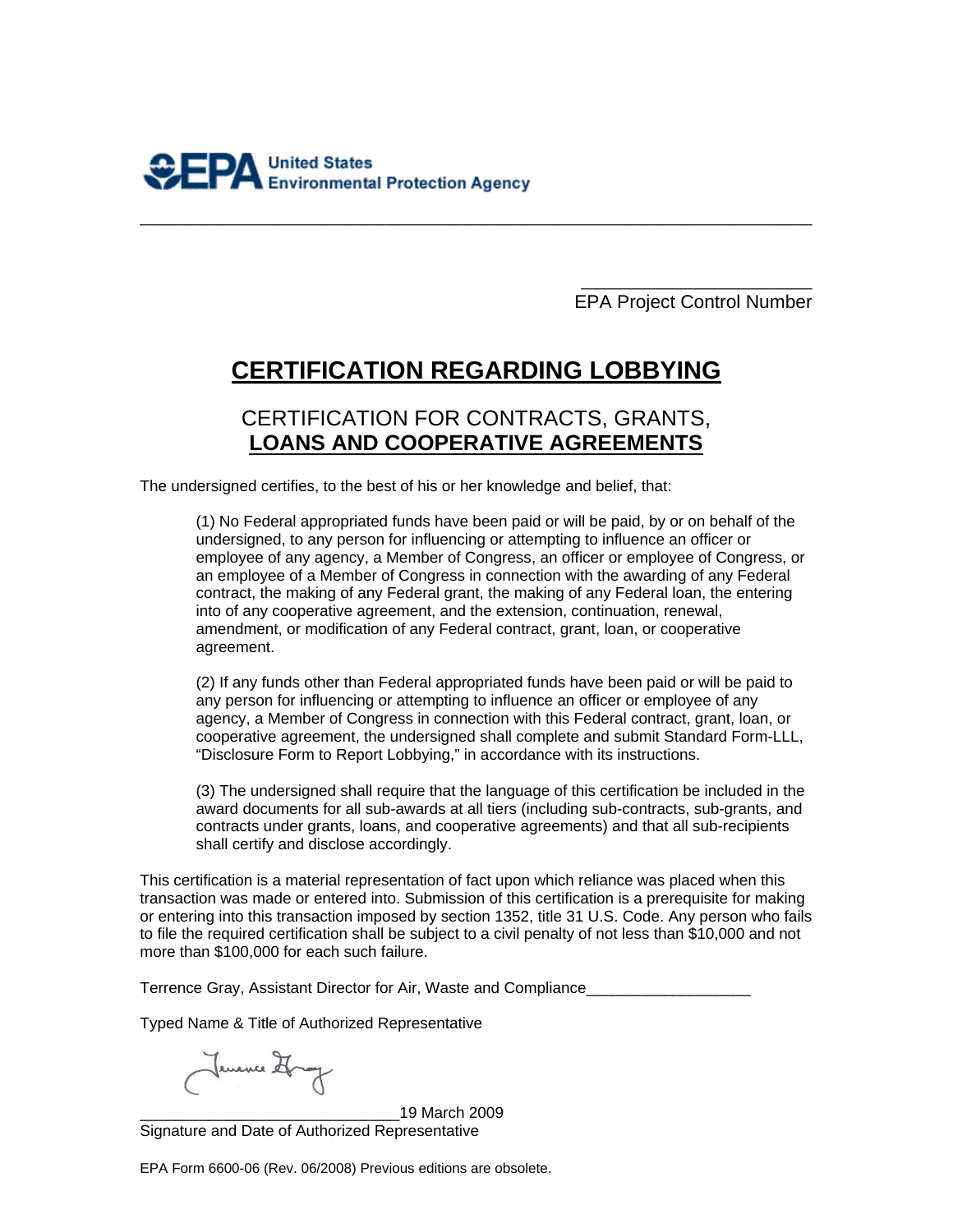#### **ASSURANCES - NON-CONSTRUCTION PROGRAMS**

Public reporting burden for this collection of information is estimated to average 15 minutes per response, including time for reviewing instructions, searching existing data sources, gathering and maintaining the data needed, and completing and reviewing the collection of information. Send comments regarding the burden estimate or any other aspect of this collection of information, including suggestions for reducing this burden, to the Office of Management and Budget, Paperwork Reduction Project (0348-0040), Washington, DC 20503.

#### **PLEASE DO NOT RETURN YOUR COMPLETED FORM TO THE OFFICE OF MANAGEMENT AND BUDGET. SEND IT TO THE ADDRESS PROVIDED BY THE SPONSORING AGENCY.**

NOTE: Certain of these assurances may not be applicable to your project or program. If you have questions, please contact the awarding agency. Further, certain Federal awarding agencies may require applicants to certify to additional assurances. If such is the case, you will be notified.

As the duly authorized representative of the applicant, I certify that the applicant:

- 1. Has the legal authority to apply for Federal assistance and the institutional, managerial and financial capability (including funds sufficient to pay the non-Federal share of project cost) to ensure proper planning, management and completion of the project described in this application.
- 2. Will give the awarding agency, the Comptroller General of the United States and, if appropriate, the State, through any authorized representative, access to and the right to examine all records, books, papers, or documents related to the award; and will establish a proper accounting system in accordance with generally accepted accounting standards or agency directives.
- 3. Will establish safeguards to prohibit employees from using their positions for a purpose that constitutes or presents the appearance of personal or organizational conflict of interest, or personal gain.
- 4. Will establish safeguards to prohibit employees from using their positions for a purpose that constitutes or presents the appearance of personal or organizational conflict of interest, or personal gain.
- 5. Will comply with the Intergovernmental Personnel Act of 1970 (42 U.S.C. 4728-4763) relating to prescribed standards for merit systems for programs funded under one of the 19 statutes or regulations specified in Appendix A of OPM's Standards for a Merit System of Personnel Administration (5 C.F.R. 900, Subpart F).
- 6. Will comply with all Federal statutes relating to nondiscrimination. These include but are not limited to: (a) Title VI of the Civil Rights Act of 1964 (P.L. 88-352) which prohibits discrimination on the basis of race, color or national origin; (b) Title IX of the Education Amendments of 1972, as amended (20 U.S.C. 1681-1683, and 1685-1686), which prohibits discrimination on the basis of sex; (c) Section 504 of the Rehabilitation Act of 1973, as amended (29 U.S.C. 794), which prohibits discrimination on the

 basis of handicaps; (d) the Age Discrimination Act of 1975, as amended (42 U.S.C. 6101-6107), which prohibits discrimination of the basis of age; (e) the Drug Abuse Office and Treatment Act of 1972 (P.L. 92-255), as amended, relating to nondiscrimination on the basis of drug abuse; (f) the Comprehensive Alcohol Abuse and Alcoholism Prevention, Treatment and Rehabilitation Act of 1970 (P.L. 91-616), as amended, relating to nondiscrimination on the basis of alcohol abuse or alcoholism; (g) 523 and 527 of the Public Health Service Act of 1912 (42 U.S.C. 290 dd-3 and 290 ee-3), as amended, relating to confidentiality of alcohol and drug abuse patient records; (h) Title VII of the Civil Rights Act of 1968 (42 U.S.C. 3601 et seq.), as amended, relating to nondiscrimination in the sale, rental or financing of housing; (i) any other nondiscrimination provisions in the specific statute(s) under which application for Federal assistance is being made; and (j) the requirements of any other nondiscrimination statute(s) which may apply to the application.

- 7. Will comply, or has already complied, with the requirements of Titles II and III of the Uniform Relocation Assistance and Real Property Acquisition Policies Act of 1970 (P.L. 91-646) which provide for fair and equitable treatment of persons displaced or whose property is acquired as a result of Federal or federally assisted programs. These requirements apply to all interests in real property acquired for project purposes regardless of Federal participation in purchases.
- 8. Will comply, as applicable, with provisions of the Hatch Act (5 U.S.C. 1501-1508 and 7324-7328) which limit the political activities of employees whose principal employment activities are funded in whole or in part with Federal funds.

**Authorized for Local Reproduction** Prescribed by OMB Circular A-102

Previous Edition Usable Standard Form 424B (Rev 7-2009)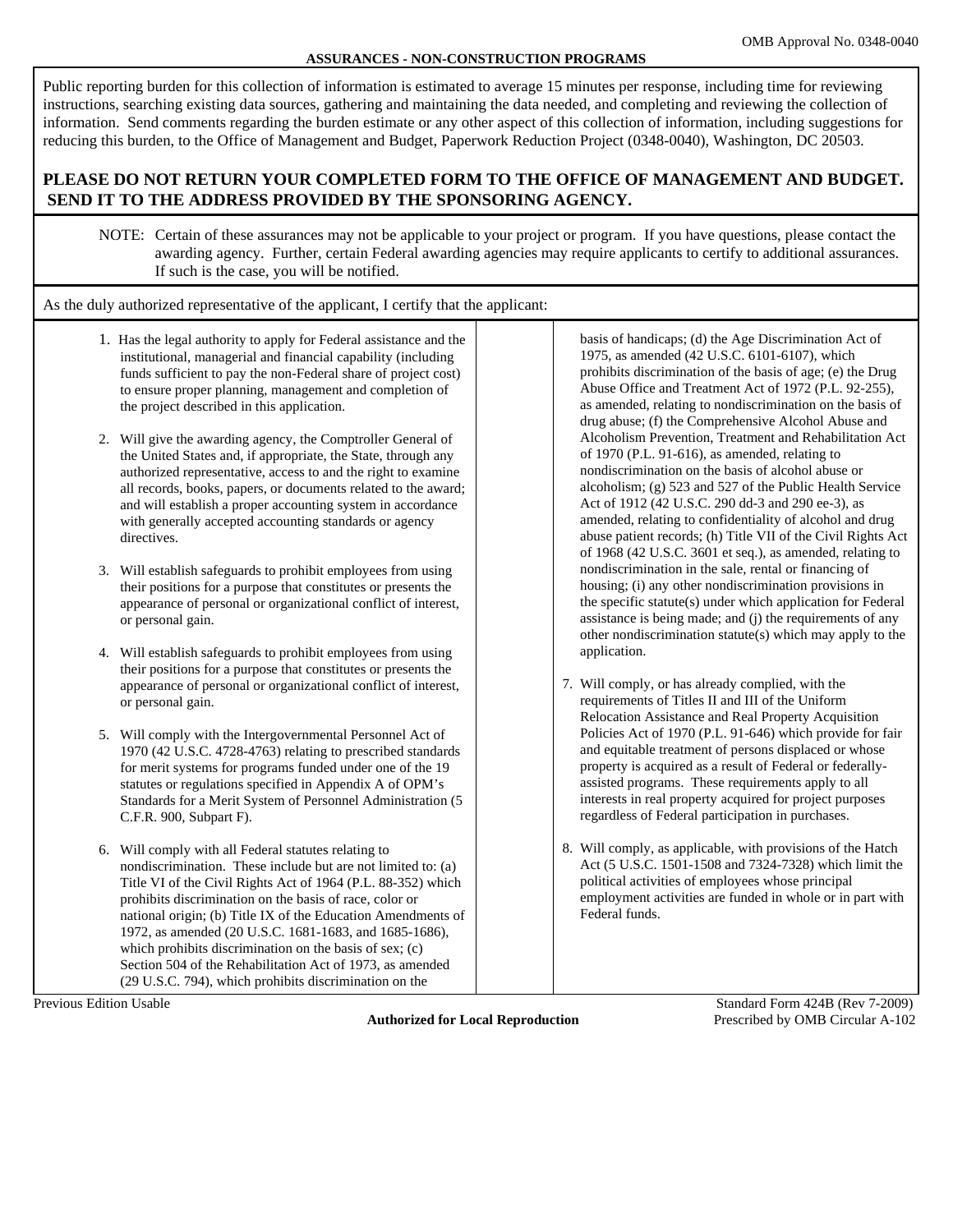9. Will comply, as applicable, with the provisions of the Davis-Bacon Act (40 U.S.C. 276a to 276a-7), the Copeland Act (40 U.S.C. 276c and 18 U.S.C. 874), and the Contract Work Hours and Safety Standards Act (40 U.S.C. 327-333), regarding labor standards for federally-assisted construction subagreement. 10. Will comply, if applicable, with flood insurance purchase requirements of Section 102(a) of the Flood Disaster Protection Act of 1973 (P.L. 93-234) which requires recipients in a special flood hazard area to participate in the program and to purchase flood insurance if the total cost of insurable construction and acquisition is \$10,000 or more. 11. Will comply with environmental standards which may be prescribed pursuant to the following: (a) institution of environmental quality control measures under the National Environmental Policy Act of 1969 (P.L. 91-190) and Executive Order (EO) 11514; (b) notification of violating facilities pursuant to EO 11738; (c) protection of wetlands pursuant to EO 11990; (d) evaluation of flood hazards in flood plains in accordance with EO 11988; (e) assurance of project consistency with the approved State management program developed under the Coastal Zone Management Act of 1972 (16 U.S.C. 1451 et seq.); (f) conformity of Federal actions to State (Clean Air) Implementation Plans under Section 176(c) of the Clean Air Act of 1955, as amended (42 U.S.C. 7401 et seq.); (g) protection of underground sources of drinking water under the Safe Drinking Water Act of 1974, as amended (P.L. 93-523); and, (h) protection of endangered species under the Endangered Species Act of 1973, as amended (P.L. 93-205). 12. Will comply with the Wild and Scenic Rivers Act of 1968 (16 U.S.C. 1271 et seq.) Related to protecting components or potential components of the national wild and scenic rivers system. 13. Will assist the awarding agency in assuring compliance will Section 106 of the National Historic Preservation Act of 1966, as amended (16 U.S.C. 470), EO 11593 (identification and protection of historic properties), and the Archaeological and Historic Preservation Act of 1974 (16 U.S.C. 469a-1 et seq.). 14. Will comply with P.L. 93-348 regarding the protection of human subjects involved in research, development, and related activities supported by this award of assistance. 15. Will comply with the Laboratory Animal Welfare Act of 1966 (P.L. 89-544, as amended, 7 U.S.C. 2131 et seq.) Pertaining to the care, handling, and treatment of warm blooded animals held for research, teaching, or other activities supported by this award of assistance. 16. Will comply with the Lead-Based Paint Poisoning Prevention Act (42 U.S.C. 4801 et seq.) Which prohibits the use of lead-based paint in construction or rehabilitation of residence structures. 17. Will cause to be performed the required financial and compliance audits in accordance with the Single Audit Act Amendments of 1996 and OMB Circular No. A-133, "Audits of States, Local Governments, and Non-Profit Organizations." 18. Will comply with all applicable requirements of all other Federal laws, executive orders, regulations, and policies governing this program.

| SIGNATURE OF AUTHORIZED CERTIFYING OFFICIAL<br>evence                         | <b>TITLE</b> | Assistant Director for Air, Waste and Compliance |  |
|-------------------------------------------------------------------------------|--------------|--------------------------------------------------|--|
| APPLICANT ORGANIZATION<br>Rhode Island Department of Environmental Management |              | DATE SUBMITTED 19 March 2009                     |  |